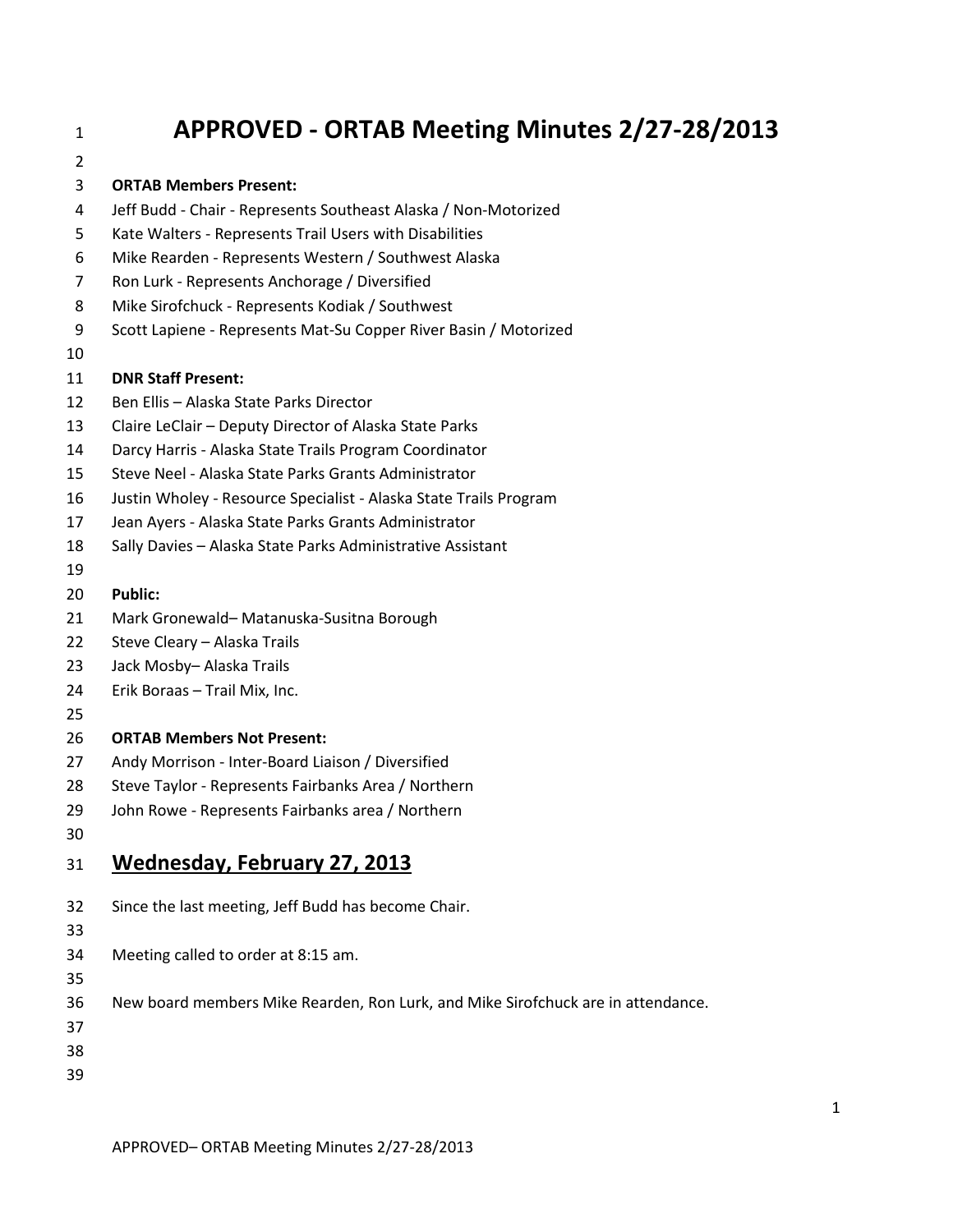### **Nomination**

Mike Rearden nominates Kate Walters for Co-Chair.

**Vote:** (6 yea, 0 nay) – Kate Walters is the new Co-Chair.

 The board discusses agenda items for the duration of the meeting, including rolling over RecTrails funds year to year and currently open RecTrails grants. It is decided to talk about these items after scoring

8 grant applications. A point is made that there is not enough money to fund all of the grant applications.

# **RecTrails Updates and Q&A**

- Steve Neel updated ORTAB on the past and current state of the RecTrails program, and answered questions from the board.
- 13 -Kansas and Florida opted out of the RecTrails program for this year.
- -Alaska's program is essentially unchanged and there is funding for two years.
- -To update new members: A federal error in a formula from 2009 took back 1.6 million dollars after giving out a \$900,000 supplement.
- -Federal Highways in Juneau thinks that RTP will exist at least through fiscal year 2014.
- 18 DOT now passes on 97% of allocated money. (This is incorrect as I had incorrect information at the meeting – the percent is about 89% - update from Steve Neel 3/19/13).
- 20 ORTAB must meet to ensure the State is eligible for funds.
- 21 -State DOT could choose not to fund this program.
- 22 -The governor could choose not to fund this program, and to opt out.
- 23 -There is a 30/30/40 split (motorized/non-motorized/diversified).
- 24 -State Parks did not have a problem filling the categories this year.
- -The federal allocation for Alaska was \$1,512,643 for FY'13.
- -State DOT imposed an obligation limitation of \$1,332,654 (not \$1,464,937 as I had originally 27 thought –update from Steve Neel 3/19/13)
- 

# **LWCF Projects**

Jean Ayers briefly discusses the history LWCF program, information about the current program in Alaska,

- and background on the projects.
- -The Land & Water Conservation Fund (LWCF) was created in 1965 to preserve outdoor recreation in perpetuity, and is currently funded through the National Park Service. -LWCF grants are 50/50 matching that used to be a minimum of \$125,000. This year there is a minimum of \$50,000 to benefit smaller communities.
- -There are State Parks LWCF projects that don't compete with non-profit projects. These are split 50/50.
- 
-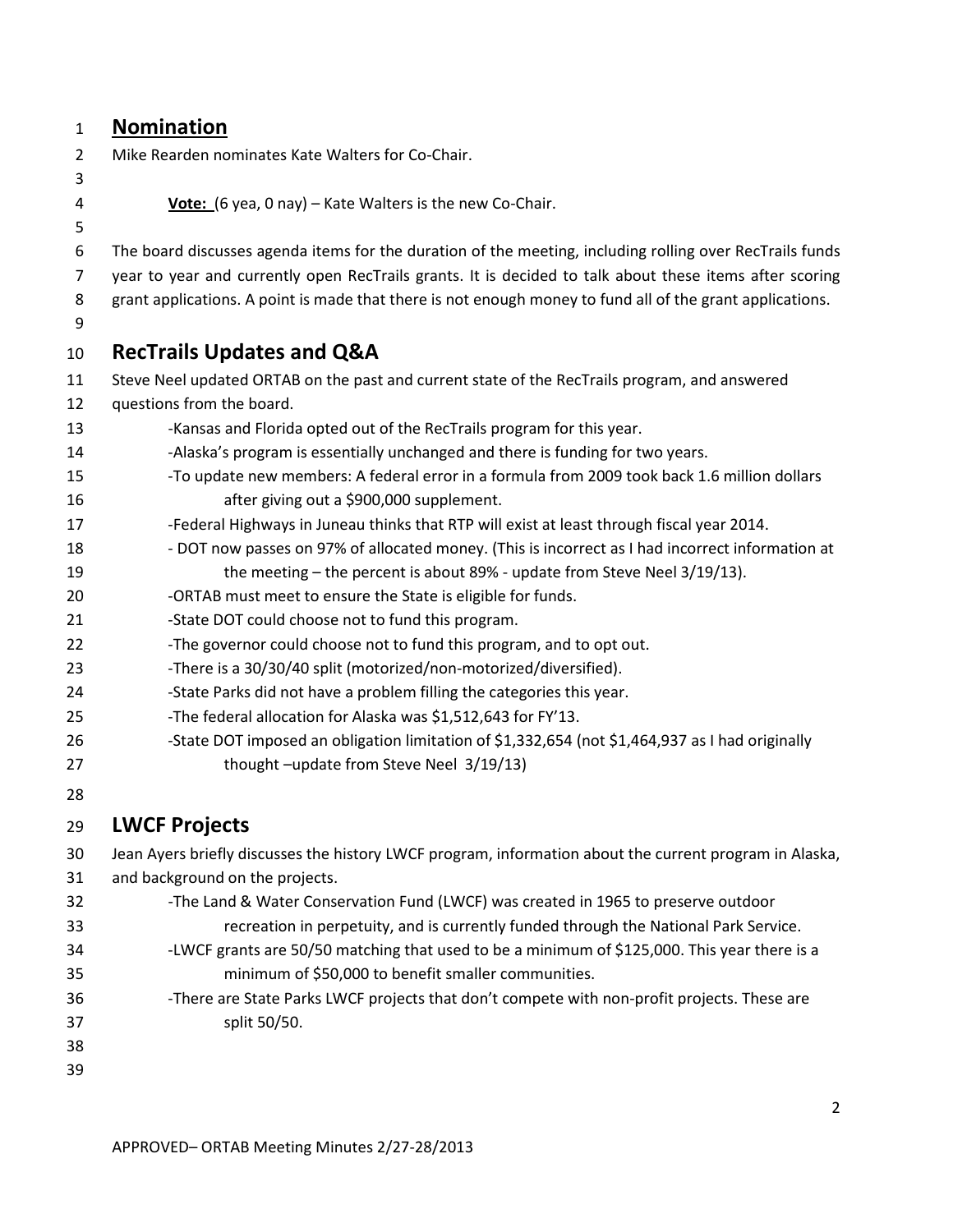The board discussed different ways to spend the LWCF money based on the scores. One idea was to have a cut-off score; the remaining funds to the following year. Another idea was to fund the lowest scoring grant application (Dave Rose Playground) at a reduced amount (thereby using up all of the money available. Another thought was to see if a current LWCF project could use more money (the left over amount). **Motion** Kate Walters moves to fund all projects, with the Dave Rose Project receiving \$16,339 less than their grant request. Ron Lurk seconds. **Discussion:** ORTAB members had concerns that it sends the wrong message to fund the lowest scoring grant application, and that the lowest scoring application was lacking compared to the rest. **Vote:** (1 yea, 4 nay, 1 abstain) - **Motion Fails** Some concerns were raised that the Dave Rose Playground application was scored similarly to the Tennis Court application, and if Dave Rose isn't funded the tennis courts shouldn't be either. Another idea was to communicate to the specific applicants with lower scores that their applications should be improved. **Motion** Mike Sirofchuck moves to accept all four recipients with Dave Rose Park amount being reduced by \$16,339, with the caveat that the administrators will make it clear to Ketchikan and Anchorage that the board was disappointed in the quality of their applications, and hope that they (the applicants) can improve when they do the formal application. Kate Walters seconds. **Vote:** (5 yea, 0 nay, 1 abstain) – **Motion Passes -End of LWCF project discussion- Discussion with Director Ben Ellis and Q&A** Alaska State Parks Director, Ben Ellis, addressed the board. He updated ORTAB about current State Parks budget shortfalls, as well as how much money consumer recreation spending contributes to Alaska's economy. He also discussed how the legislature came up with a formula to spread deferred maintenance funds to different regions of the state in State Parks. The different phases of the South Denali (visitor center, trails, and campground) project was also discussed.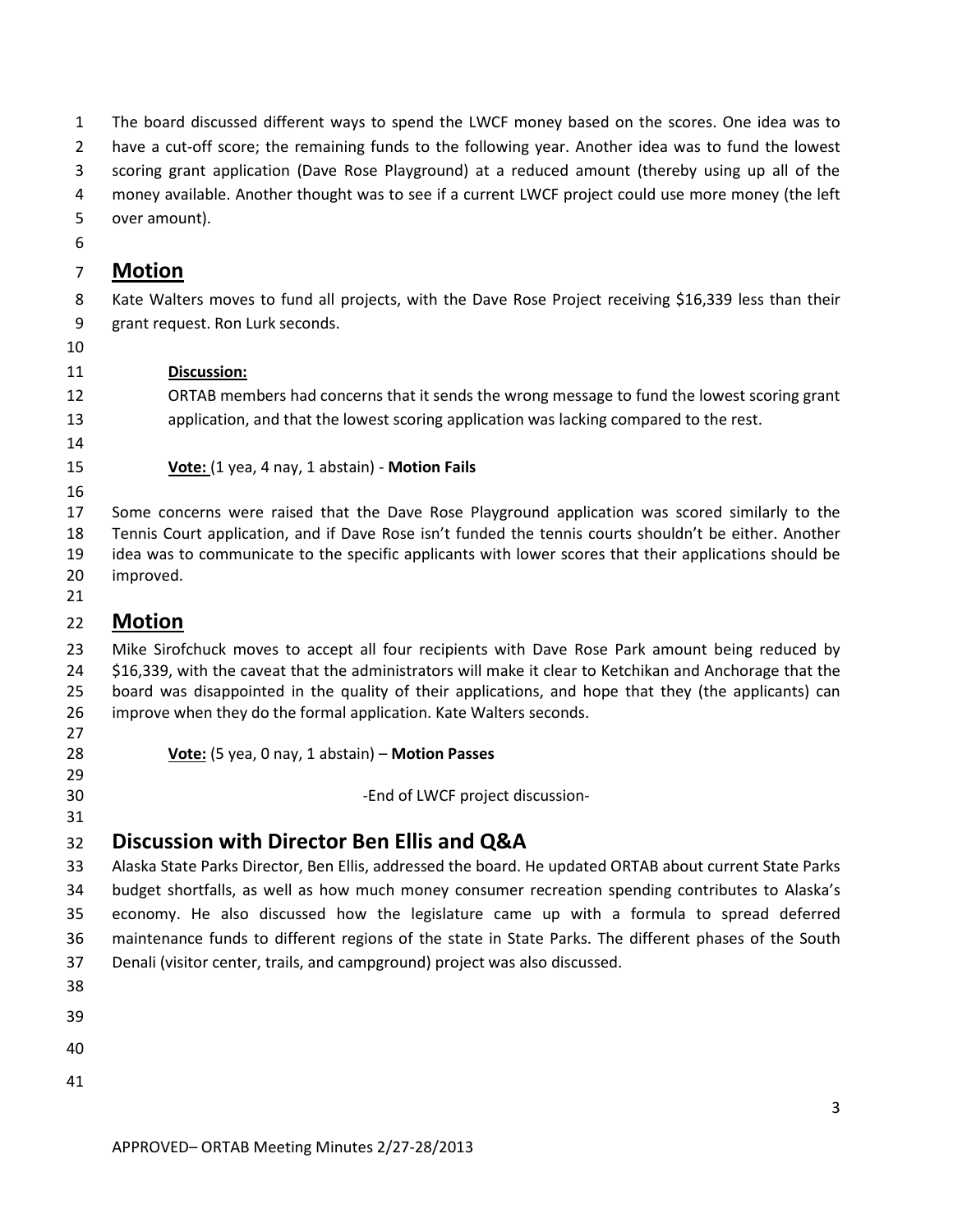|  |  |  | <b>RecTrails Grant Application Discussion</b> |  |
|--|--|--|-----------------------------------------------|--|
|--|--|--|-----------------------------------------------|--|

| $\overline{2}$ | Darcy Harris begins the conversation by explaining that the Sugarloaf Mountain and Grassy Flats            |
|----------------|------------------------------------------------------------------------------------------------------------|
| 3              | projects were disqualified from the application process. Sugarloaf had land authorization issues relating  |
| 4<br>5         | to the Alyeska Pipeline corridor, and Grassy Flats was missing essential project details, including match. |
| 6              | ORTAB began a discussion about appropriateness of several projects for the Trail Development category.     |
| $\overline{7}$ | Some of the board members thought that a few of the projects had and emphasis on safety & education        |
| 8              | and should be placed if the "safety & education" category. Note: Safety & Education projects are limited   |
| 9              | to 5% from the entire amount available for all grant projects.                                             |
| 10             | <b>Motion</b>                                                                                              |
| 11             | Scott Lapiene moves to move the HoWL Trails Day grant application to the safety & education category       |
| 12             | from currently the non-motorized category. Mike Rearden seconds.                                           |
| 13             |                                                                                                            |
| 14             | No Vote                                                                                                    |
| 15             |                                                                                                            |
| 16             | <b>Motion</b>                                                                                              |
| 17             | Scott Lapiene moves to table it (the discussion about reclassifying HoWL as safety & education from trail  |
| 18             | development) until lunch time. Ron Lurk seconds.                                                           |
| 19             |                                                                                                            |
| 20             | Vote: (6 yea, 0 nay) - Motion Passes                                                                       |
| 21             |                                                                                                            |
| 22             |                                                                                                            |
| 23             |                                                                                                            |
| 24             |                                                                                                            |
| 25             |                                                                                                            |
| 26             |                                                                                                            |
| 27             |                                                                                                            |
| 28             |                                                                                                            |
| 29             |                                                                                                            |
| 30             |                                                                                                            |
| 31             |                                                                                                            |
| 32             |                                                                                                            |
| 33             |                                                                                                            |
| 34             |                                                                                                            |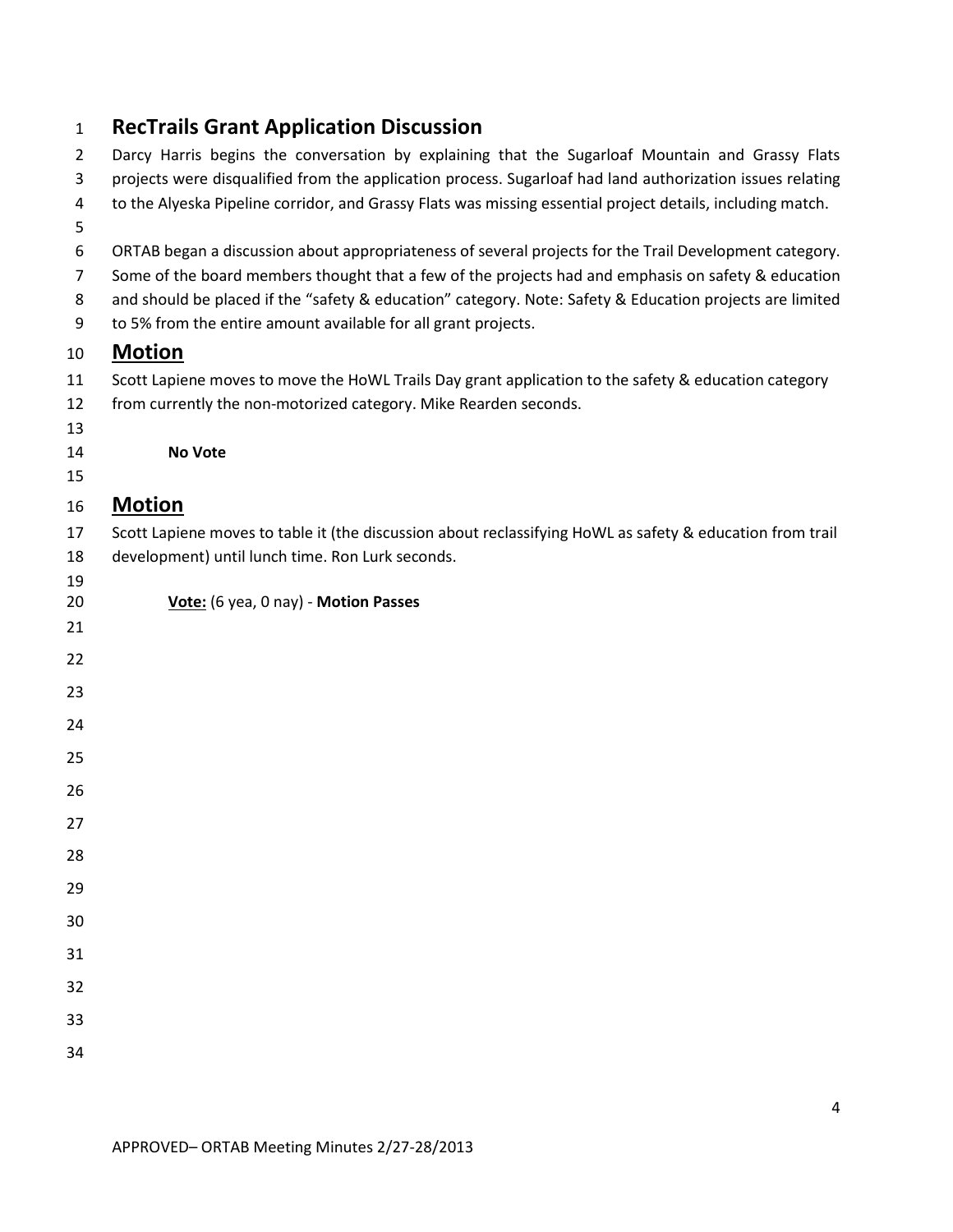# **RecTrails Grant Application Discussion – Motorized Projects**

#### *1. Trail Dozer Acquisition*

- **Applicant:** Alaska State Parks Brooks Ludwig
- **Category:** Motorized
- **Average Score:** 92.57
- **Funds Requested / Match:** \$50,000 / \$12,500
- **Land Owner:** Alaska State Parks
- 

#### **Project Description:**

- The Northern Area of Alaska State Parks manages 68 miles of motorized trails within the Chena River
- State Recreation Area. These trails were not designated using the best management practices and have
- degraded over the years. State Parks needs mechanized trail equipment to maintain our trail system.
- Without equipment there is no way to repair these trails to make them safe and sustainable for public use.
- 

#### **ORTAB Comments:**

- There may only be two bids instead of the required three because there are only two distributors of trail dozers. Another concern was that if Alaska State Parks had a trail dozer, business would be lost by private contractors for doing trail construction and maintenance. Members commented that the application was generally well put together.
- 
- **ORTAB Recommends for Funding:** Yes
- 

#### *2. Isberg Recreation Trailhead*

- **Applicant:** Fairbanks NSB Parks and Rec. Luke Kline
- **Category:** Motorized
- **Average Score:** 92.17
- **Funds Requested / Match:** \$50,000 / \$12,500
- **Land Owner:** Fairbanks North Star Borough
- 

### **Project Description:**

- This grant will involve constructing a trailhead lot near the intersection of Oboe Ct. and Isberg Rd. As a
- result of continued improvements, Isberg Recreation Area is seeing a steady increase in users. There is
- currently no off street parking to access trails and reduce traffic congestion in this area.
- 

- One concern was that the budget was poorly done. Others appreciated the engineering drawings.
- 
- **ORTAB Recommends for Funding:** Yes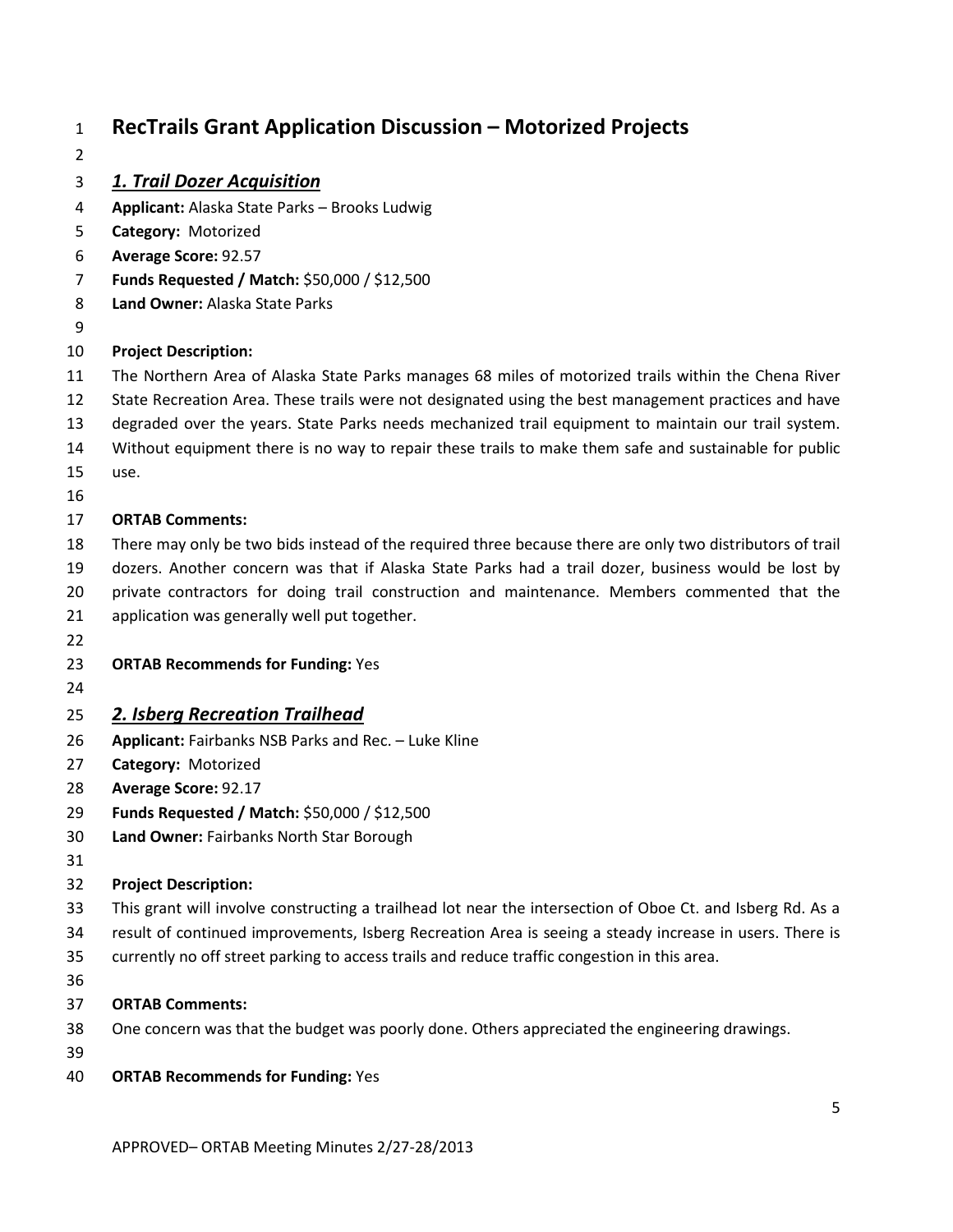#### *3. MacLaren Summit Trail Extension*

- **Applicant:** SOA DNR DMLW **–** Jusdi McDonald
- **Category:** Motorized
- **Average Score:** 89.57
- **Funds Requested / Match:** \$50,000 / \$12,500
- **Land Owner:** State of Alaska DNR
- 

#### **Project Description:**

 Extending the existing ATV trail, better known as Maclaren Summit Trail located at milepost 37 of the Denali Highway, using sustainable design standards, thereby, fostering the preservation of the cultural resources (as it is partially located in the TLAD Special use area) the natural resources, and the habitat.

- The existing trail terminates in an unfavorable location and is continually getting extended by ATVs in a
- detrimental and non-sustainable way.
- 

#### **ORTAB Comments:**

 One concern was that there is trail construction planned during hunting season on the timeline. The board recommends changing the timeline. Other issues include no details of trail construction

- techniques, and it was unclear on the map which section was phase one and which was phase two.
- Some board members identified with this project's need because the trail is in poor shape. Currently
- trail riders ride off trail to avoid mud holes, putting cultural resources at risk.
- 
- **ORTAB Recommends for Funding:** Yes
- 

### *4. Cabin Hoppers Maxey Groom/Fuel Tank*

- **Applicant:** Caribou Hills Cabin Hoppers Janice Northey
- **Category:** Motorized
- **Average Score:** 88.29
- **Funds Requested / Match:** \$30,378.40 / \$7594.60
- **Land Owner:** Kenai Peninsula Borough

#### **Project Description:**

- The Caribou Hills Cabin Hoppers would like to purchase a 2013 Maxey Groom for their Tucker groomer.
- The current groomer is too heavy to be pulled up some of the hills on the lower trails. They also want to
- purchase a 2000 gallon double walled fuel tank to replace the 3 older 500 gallon, single walled tanks.
- 

- ORTAB had several concerns including: no map was included, there were only two bids for the groomer
- without an explanation (3 are required), the public notice wasn't accurate, and freight costs should have
- been separate from the purchase price in the budget.
- 
- **ORTAB Recommends for Funding:** Yes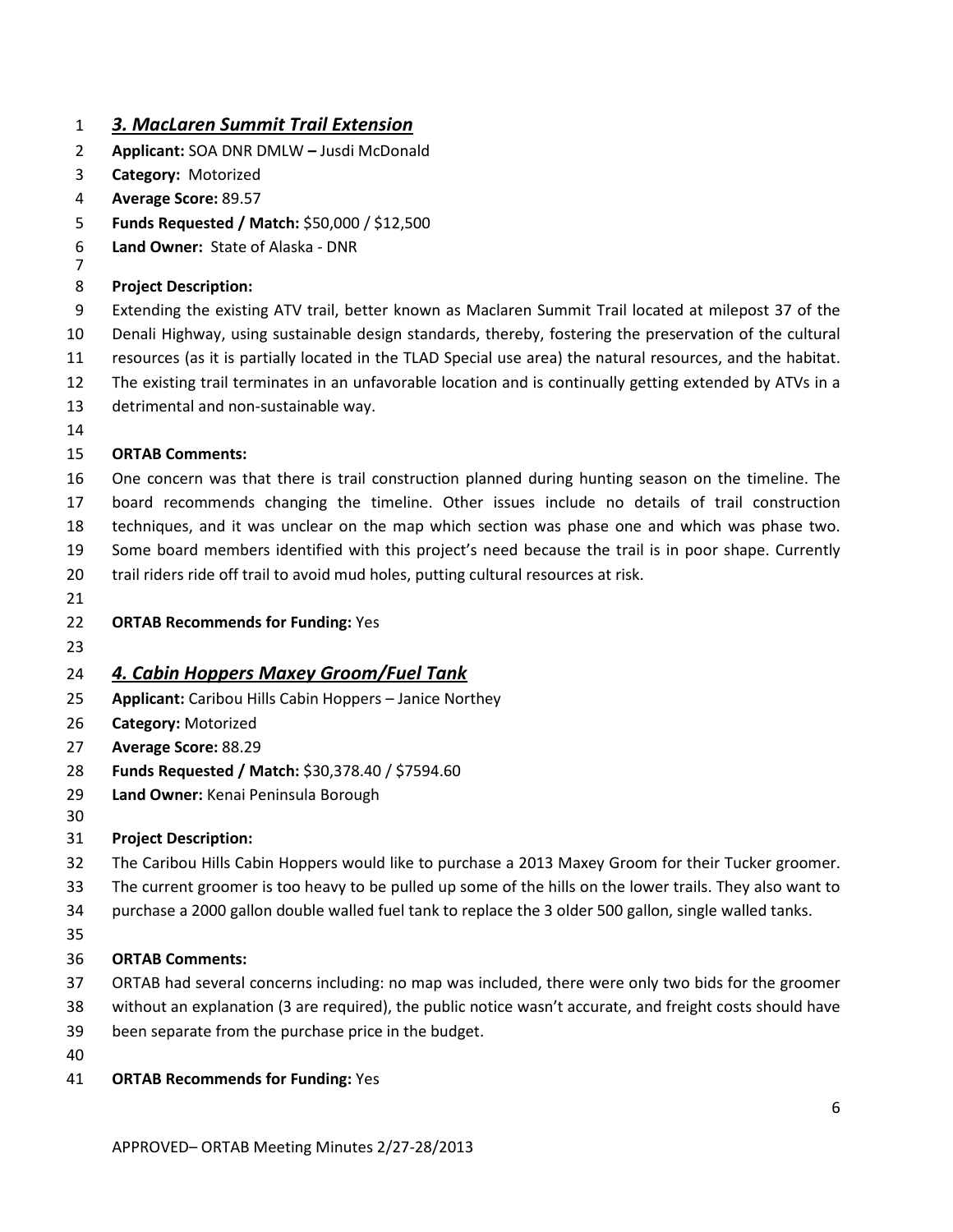| $\mathbf{1}$ | <u>5. Eska West ATV Trail</u>                                                                           |
|--------------|---------------------------------------------------------------------------------------------------------|
| 2            | Applicant: Mat-Su Trails Council - Scott Lapiene                                                        |
| 3            | Category: Motorized                                                                                     |
| 4            | Average Score: 81.00                                                                                    |
| 5            | Funds Requested / Match: \$50,000 / \$12,500                                                            |
| 6            | Land Owner: State of Alaska                                                                             |
| 7            |                                                                                                         |
| 8            | <b>Project Description:</b>                                                                             |
| 9            | Reconstruct the first section of trail to Alaska Trails 2007 design.                                    |
| 10           |                                                                                                         |
| 11           | <b>ORTAB Comments:</b>                                                                                  |
| 12           | Some members thought \$50,000 was quite expensive for one mile of trail and two miles of signs. There   |
| 13           | could have been more information on work that needed to get done, and less about work that had been     |
| 14           | done. The round numbers in the budget didn't seem precise, as one member said. Another identified       |
| 15           | with the need for this project because the trail is very degraded.                                      |
| 16           |                                                                                                         |
| 17           | <b>ORTAB Recommends for Funding: Yes</b>                                                                |
| 18           |                                                                                                         |
| 19           | 6. Caribou Hills Trail Assessment and Safety                                                            |
| 20           | Applicant: Alaska State Parks - Jack Blackwell                                                          |
| 21           | Category: Motorized                                                                                     |
| 22           | Average Score: 62.67                                                                                    |
| 23           | Funds Requested / Match: \$21,150.00 / \$5,287.50                                                       |
| 24           | Land Owner: Alaska State Parks                                                                          |
| 25           |                                                                                                         |
| 26           | <b>Project Description:</b>                                                                             |
| 27           | Funding will allow Alaska State Parks to purchase snowmachines and a trailer to access Centennial and   |
| 28           | Clam Gulch trail easements in the Caribou Hills. In addition, snowmachines will be used for assessing   |
| 29           | trail maintenance needs, safety, providing winter safety education programs, and for search and rescue. |
| 30           |                                                                                                         |
| 31           | <b>ORTAB Comments:</b>                                                                                  |
| 32           | The main concern was that State Parks didn't talk to the Caribou Hills Cabin Hoppers (who groom trails  |
| 33           | in the area) about this project.                                                                        |
| 34           |                                                                                                         |
| 35           | <b>ORTAB Recommends for Funding: No</b>                                                                 |
| 36           |                                                                                                         |
| 37           |                                                                                                         |
| 38           |                                                                                                         |
| 39           |                                                                                                         |
| 40           |                                                                                                         |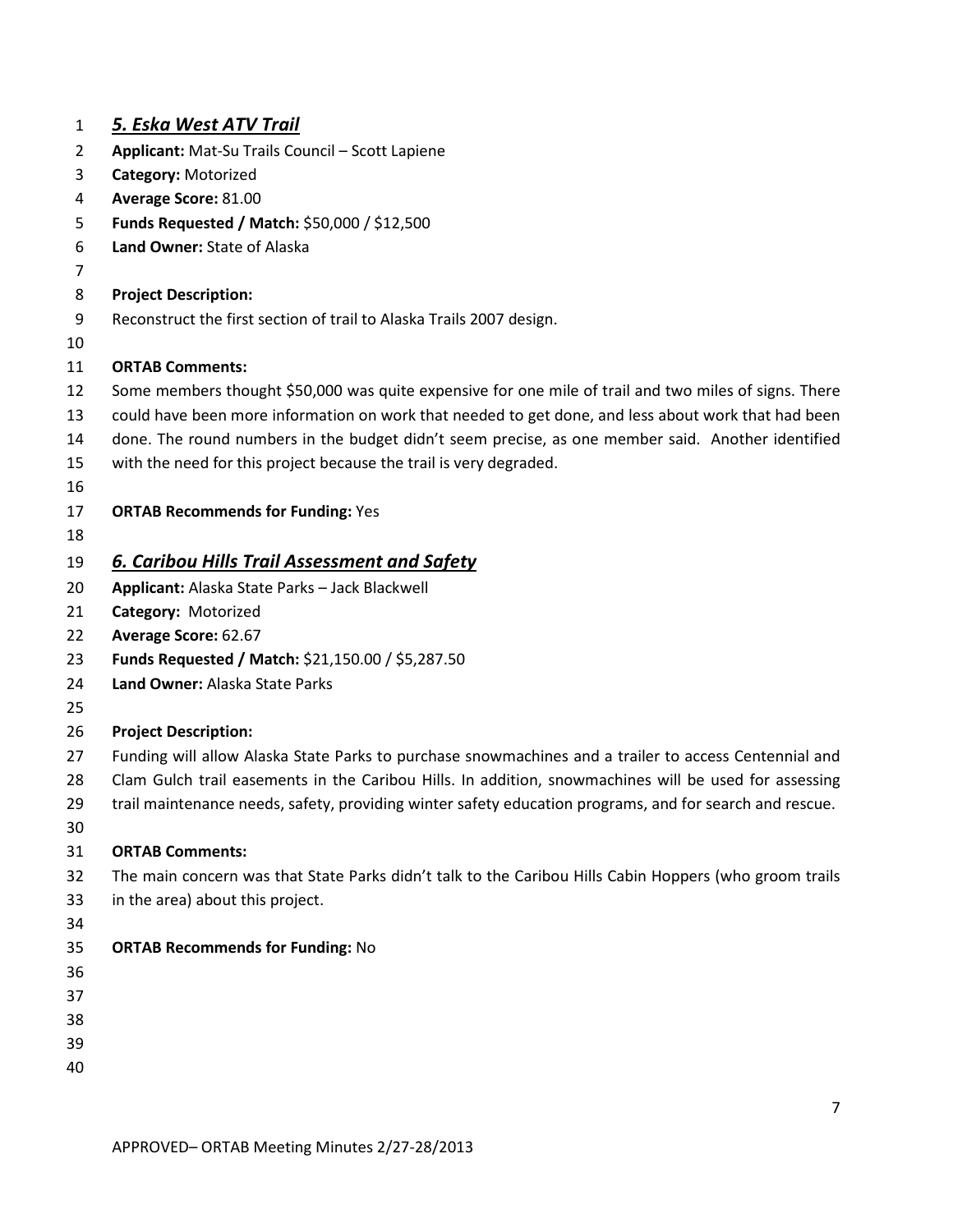### *7. Native Village of Buckland Trails*

- **Applicant:** Native Village of Buckland Charlene Sampson
- **Category:** Motorized
- **Average Score:** 63.67
- **Funds Requested / Match:** \$39,977.50 / \$9,994.38
- **Land Owner:** NANA / State of Alaska
- 

#### **Project Description:**

- To maintain and restore markers on approximately 106 miles of existing winter trails connecting our
- community to subsistence grounds, inter-village communities and outdoor recreation.
- 

#### **ORTAB Comments:**

- Several of ORTAB members' concerns included the lack of match for the project, no letters of support,
- and land authorization from many native allotments would likely be needed. Darcy Harris explained how
- she worked with the applicant before the due date to try to help her succeed. The board also talked
- about the lack of rural applications, and how to solicit more in the future.
- 

#### *This application was disqualified because it lacked essential qualifying documents.*

- *8. Anchorage Racing Lions Trail*
- **Applicant:** Anchorage Racing Lions Mark Oppegaard
- **Category:** Motorized
- **Average Score:** 52.86
- **Funds requested / Match:** \$45,000 / \$11,250
- **Land Owner:** Municipality of Anchorage
- 

#### **Project Description:**

- 28 The project will include the installation of a scoring tower, the installation of a starting gate, refurbishing
- the bleachers and fence, and the installation of a water tank and a sprinkler system. These upgrades will
- benefit all Alaskans as the track is on public property. The primary users of the upgraded system will be
- dirt bikes and motorcycles**.**
- 

- Board members referenced many omissions and shortcomings with this application resulting in a poor score.
- 
- **ORTAB Recommends for Funding:** No
- 
-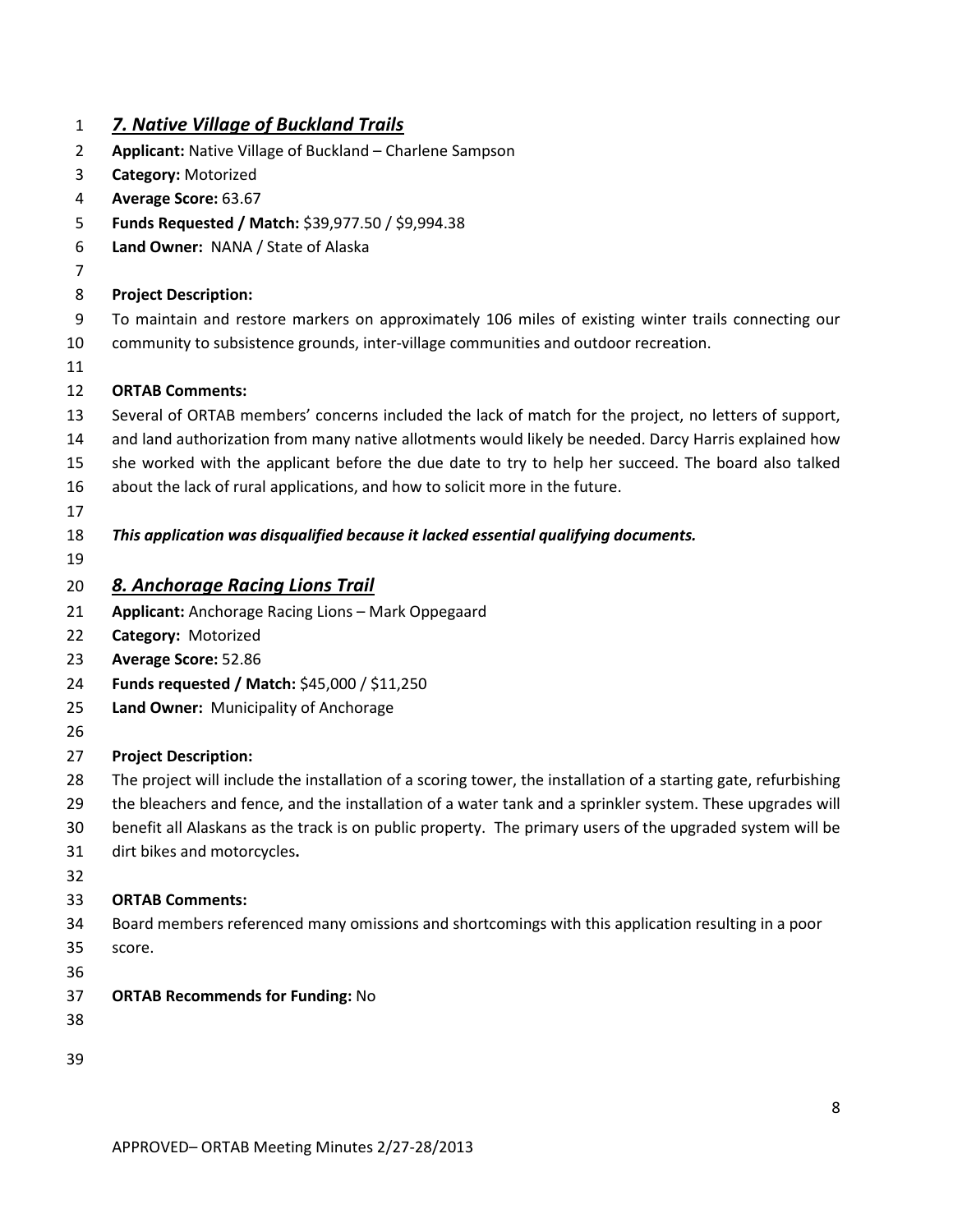# **RecTrails Grant Application Discussion – Non-Motorized Projects**

#### *9. Greenbelt Central Singletrack*

- **Applicant:** Mat-Su Borough Community Development Dept. Mark Gronewald
- **Category:** Non-Motorized
- **Average Score:** 99.43
- **Funds Requested / Match:** \$20,939 / \$5,234.75
- **Land Owner:** Matanuska-Susitna Borough
- 

#### **Project Description:**

- Layout and construct two 30" wide singletrack non-motorized multi use trails totaling .9 miles using
- modern sustainable best practices in the Matanuska Greenbelt on Matanuska Susitna Borough Public
- Recreation land. The trails would enhance and expand the new Bearberry Bluff Trail constructed by MSB
- in 2012, provide connectivity to adjoining trails and give trail users more options for dispersed recreation.
- 

#### **ORTAB Comments:**

- In general, the board thought this was a very well put together application. One member asked if the landowner permission was valid. Mark Gronewald said that the Matanuska-Susitna Borough Assembly
- has to approve the funding if the grant is awarded, but this hasn't been a problem for him in the past.
- 
- **ORTAB Recommends for Funding:** Yes
- 

#### *10. HoWL Trails Days*

- **Applicant:** HoWL Inc. Libby Veasey
- **Category:** Non-Motorized
- **Average Score:** 94.29
- **Funds Requested / Match:** \$50,000 / \$12,500
- **Land Owner:** Alaska State Parks
- 

#### **Project Description:**

- HoWL will teach environmental stewardship to Alaskan youth by assisting the Kachemak Bay State Park
- Trails Department by: 1) assessing HoWL's 2012 renovations at Left Beach and continuing to maintain
- the site; 2) brushing the trail from Humpy Creek to Emerald Lake and installing signs on Portlock Plateau;
- 3) brushing the Glacier Lake Trail; 4) picking up litter and doing other campsite maintenance at Grewingk
- Glacier Lake; and 5) placing cairns above treeline on Grace Ridge. All work will be performed by
- volunteer youth and HoWL instructors.
- 
- 
-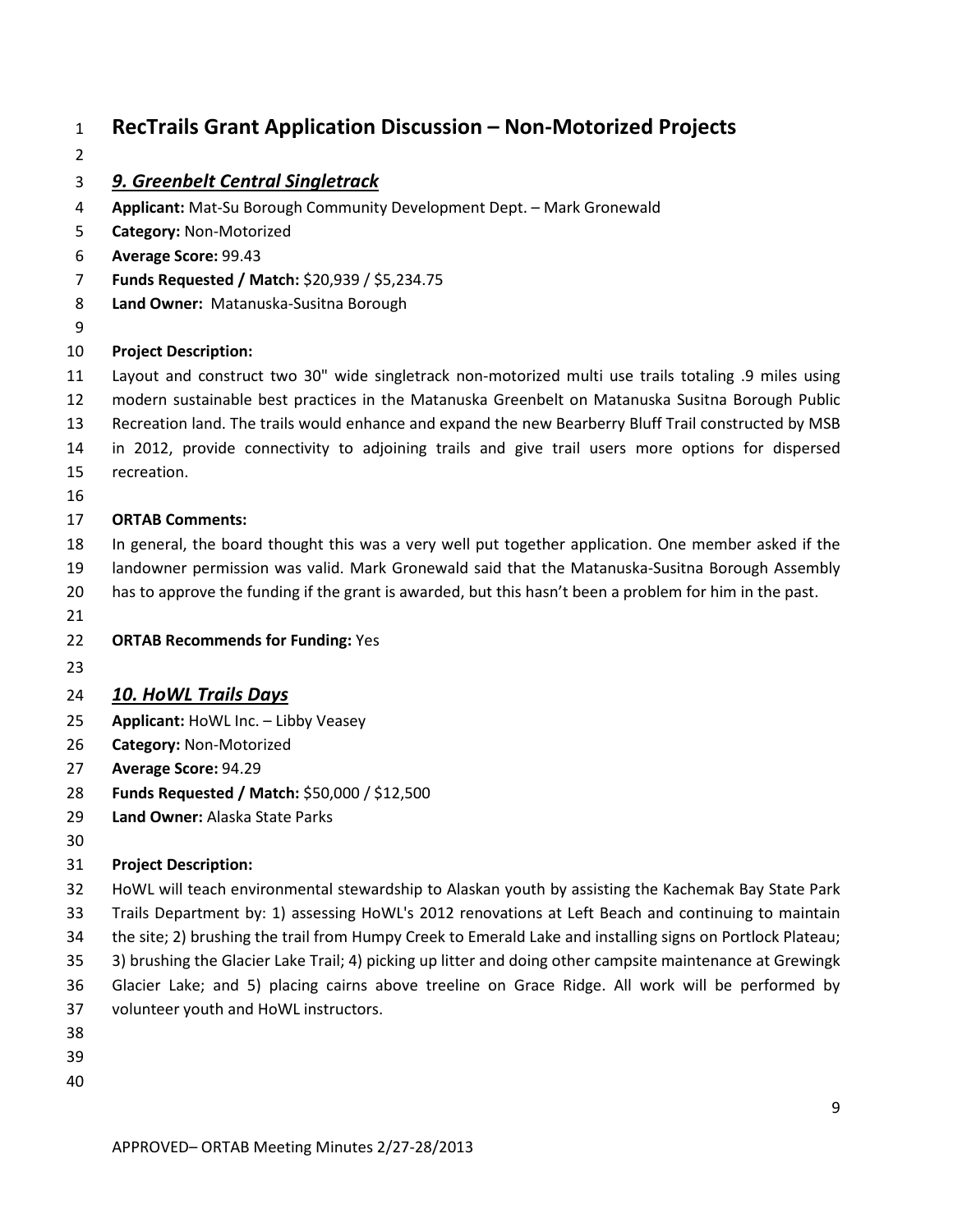#### **ORTAB Comments:**

 The main concern of a few members was that this project is more a "safety & education" project rather than a "trail development" project. It was mentioned that there is very little trail work to be accomplished during the project. Other concerns question the arbitrary 16% of budget for advertising and the lack of trail names for specific trail work. The board chooses to postpone the discussion about

reclassifying HoWL as "safety & education" to later in the meeting (motion still on the table).

# 

### **Motion**

Mike Sirofchuck moves to table the HoWL motion again until later (mentioned in the above paragraph).

- Scott Lapiene seconds.
- 

**Vote:** (6 yea, 0 nay) - **Motion Passes**

- **ORTAB Recommends for Funding:** Yes
- 

### *11. Pullen Creek Streamwalk Trail*

- **Applicant:** Taiya Inlet Watershed Council Rachel Ford
- **Category:** Non-Motorized
- **Average Score:** 87.29
- **Funds Requested / Match:** \$29,000 / \$7,250
- **Land Owner:** Municipality of Skagway
- 

#### **Project Description:**

 The Pullen Creek StreamWalk will be a pedestrian interpretive trail along Pullen Creek, a spring-fed salmon stream in Skagway. The StreamWalk will expose pedestrians to lower Pullen Creek, connecting visitors and residents to nature, showcasing stream restoration, and interpreting natural and cultural history. The Conceptual Design for the StreamWalk was finished in October 2012 and was guided by a group of community members and funded in part by the Municipality of Skagway and in part by the US Fish and Wildlife Service.

- One concern was the lack of clarity as to what will be built; there are no vicinity maps or labor hours. A Class 4 trail is discussed as whether or not it would be wheelchair accessible; the board determines packed gravel with low grades could be.
- 
- **ORTAB Recommends for Funding:** Yes
- 
- 
- 
-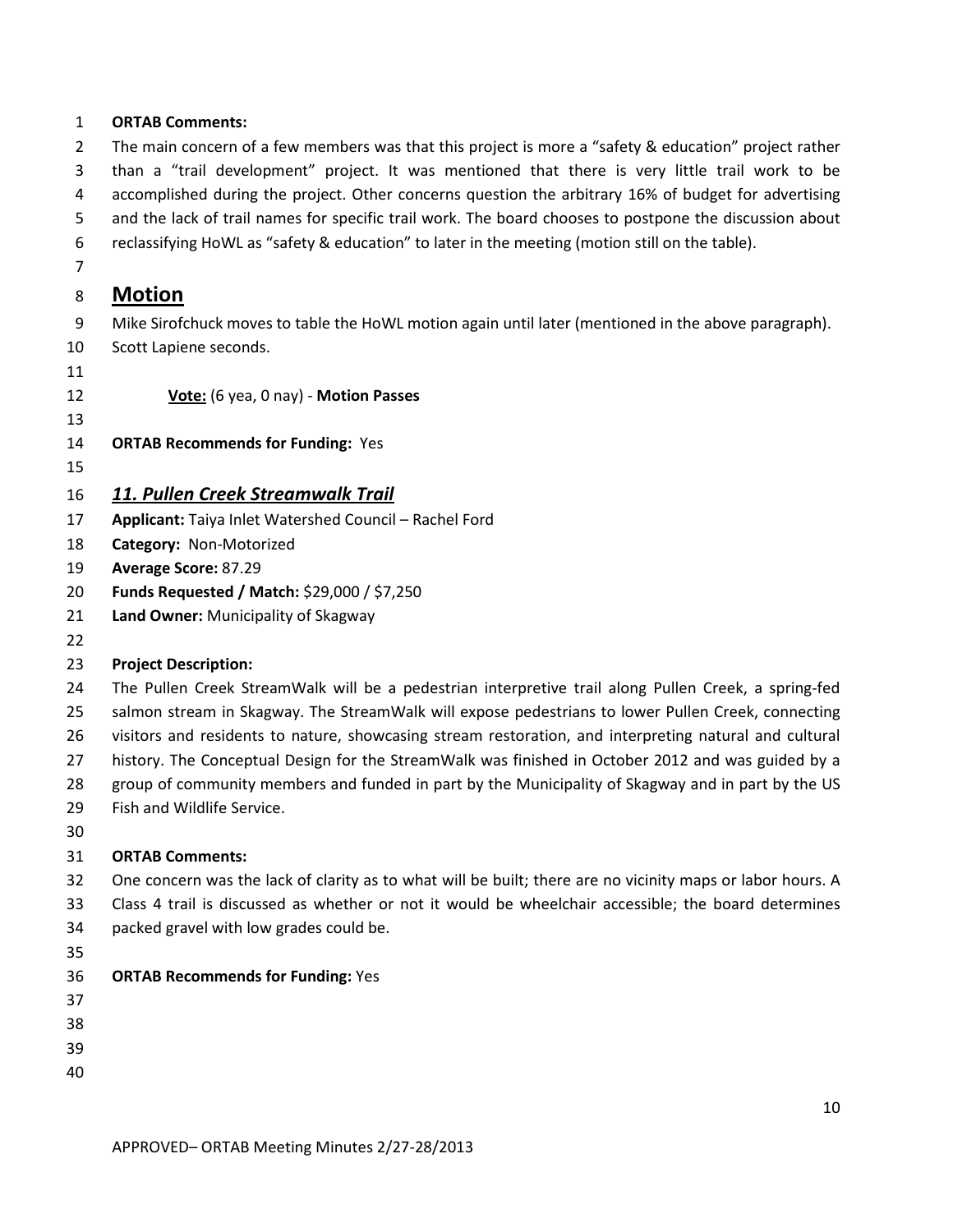| $\mathbf{1}$   | <u>12. City of Palmer: Wilson Park Pump Track/Trail</u>                                                        |
|----------------|----------------------------------------------------------------------------------------------------------------|
| $\overline{2}$ | Applicant: City of Palmer - Sandra Garley                                                                      |
| 3              | Category: Non-Motorized                                                                                        |
| 4              | Average Score: 87.00                                                                                           |
| 5              | Funds Requested / Match: \$37,227 / \$9,306.75                                                                 |
| 6              | Land Owner: City of Palmer                                                                                     |
| 7              |                                                                                                                |
| 8              | <b>Project Description:</b>                                                                                    |
| 9              | Project Description: Wilson Park Pump Track/Trail will be a new recreational bike trail that fulfills          |
| 10             | multiple goals of the City's 2012 Parks, Trails and Recreational Facilities Master Plan. The pump trail will   |
| 11             | be a Phase 1 in the construction of Brittany Estates neighborhood park (Wilson Park) and will remain as        |
| 12             | a unique feature within the Park which will serve a higher density neighborhood of starter homes.              |
| 13             |                                                                                                                |
| 14             | <b>ORTAB Comments:</b>                                                                                         |
| 15             | ORTAB members thought the application didn't explain what a bike pump track was very well. Another             |
| 16             | concern was a lack of cost estimates for materials.                                                            |
| 17             |                                                                                                                |
| 18             | <b>ORTAB Recommends for Funding: Yes</b>                                                                       |
| 19             |                                                                                                                |
| 20             | 13. Lookout Mountain Maintenance Building                                                                      |
| 21             | Applicant: Kachemak Nordic Ski Club - Mike Byerly                                                              |
| 22             | Category: Non-Motorized                                                                                        |
| 23             | <b>Average Score: 80.14</b>                                                                                    |
| 24             | Funds Requested / Match: \$50,000 / \$12,500                                                                   |
| 25             | Land Owner: Kenai Peninsula Borough, leased by KNSC                                                            |
| 26             |                                                                                                                |
| 27             | <b>Project Description:</b>                                                                                    |
| 28             | A grant is requested to build a 30'x30' building whose primary purpose will be to house ski trail              |
| 29             | grooming equipment and provide protection and maintenance of this equipment. It will also be used for          |
| 30             | special events (such races, clinics, high school and middle school ski team training) as a shelter for skiers, |
| 31             | instructors, and spectators.                                                                                   |
| 32             |                                                                                                                |
| 33             | <b>ORTAB Comments:</b>                                                                                         |
| 34             | One concern from the board was that the project is a building and not related to trail construction; there     |
| 35             | were also no bids or architectural plans included. There were concerns that \$50,000 is very inexpensive       |
| 36             | for any kind of building. Scott Lapiene called the Kenai Peninsula Borough (KPB) previously to get             |
| 37             | clarification about land authorization to construct a building. The KPB contact said there needed to be a      |
| 38             | final authorization if the grant were approved, but this project is consistent with the land lease.            |
| 39             |                                                                                                                |
| 40             | <b>ORTAB Recommends for Funding: Yes</b>                                                                       |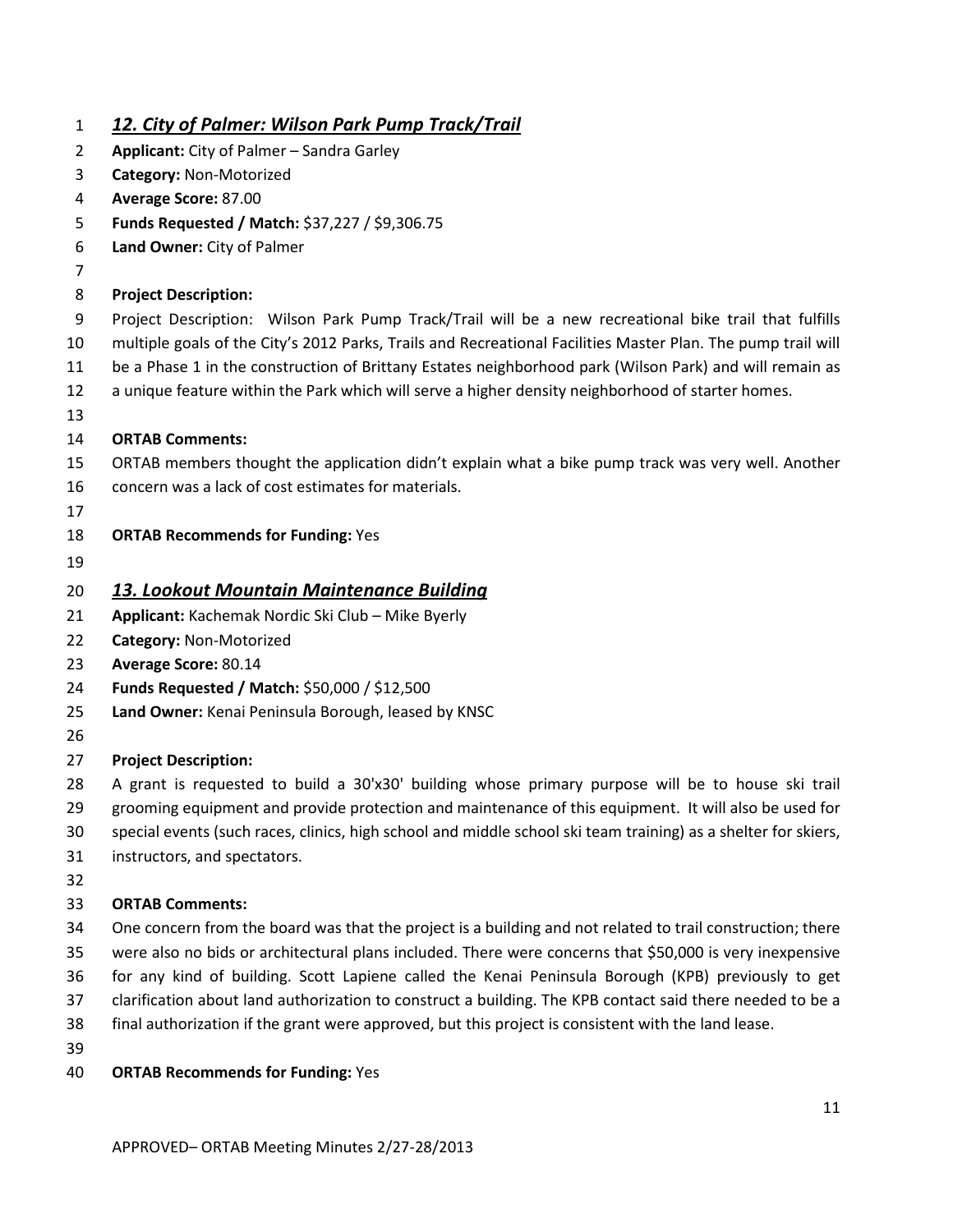| $\mathbf{1}$   | <u> 14. Kesugi Trail Signage</u>                                                                             |
|----------------|--------------------------------------------------------------------------------------------------------------|
| $\overline{2}$ | Applicant: Alaska State Parks - Chris Love                                                                   |
| 3              | Category: Non-Motorized                                                                                      |
| 4              | Average Score: 84.57                                                                                         |
| 5              | Funds Requested / Match: \$16,660 / \$4,165                                                                  |
| 6              | Land Owner: Alaska State Parks                                                                               |
| 7              |                                                                                                              |
| 8              | <b>Project Description:</b>                                                                                  |
| 9              | The proposed project includes the signing of the Kesugi Ridge Trail and the Troublesome Creek Trail in       |
| 10             | Denali State Park. This entails building rock cairns above tree line and affixing reflective markers onto    |
| 11             | trees below tree line. Rock cairns and reflective markers will be placed such that they will be visible      |
| 12             | through line of sight, taking into account the low visibility conditions that often exist in the Park due to |
| 13             | low clouds and fog.                                                                                          |
| 14             |                                                                                                              |
| 15             | <b>ORTAB Comments:</b>                                                                                       |
| 16             | One member vouched that the trail is quite degraded and can use all the help it can get. Others think        |
| 17             | that this sounds more like a safety & education project.                                                     |
| 18             |                                                                                                              |
| 19             | <b>Motion</b>                                                                                                |
| 20             | Mike Sirofchuck moves to move Kesugi Trail Signage into the safety education category. Ron Lurk              |
| 21             | seconds.                                                                                                     |
| 22             |                                                                                                              |
| 23             | Vote: (6 yea, 0 nay) - Motion Passes                                                                         |
| 24             |                                                                                                              |
| 25             | Kesugi Trail Signage is moved into the safety & education category.                                          |
| 26             |                                                                                                              |
| 27             | <b>ORTAB Recommends for Funding: No</b>                                                                      |
| 28             |                                                                                                              |
| 29             | <u> 15. Point Bridget Trail Restoration</u>                                                                  |
| 30             | Applicant: DPOR Southeast Region - Kevin Murphy                                                              |
| 31             | Category: Non-Motorized                                                                                      |
| 32             | Average Score: 76.33                                                                                         |
| 33             | Funds Requested / Match: \$46,564 / \$11,641                                                                 |
| 34             | Land Owner: Alaska State Parks                                                                               |
| 35             |                                                                                                              |
| 36             | <b>Project Description:</b>                                                                                  |
| 37             | This project will repair and reclaim heavily damaged sections of the Pt Bridget trail that provides access   |
| 38             | to three of the most popular Public Use Cabins on the Juneau road system. The repairs will use gravel,       |
| 39             | muck trucks and a helicopter.                                                                                |
| 40             |                                                                                                              |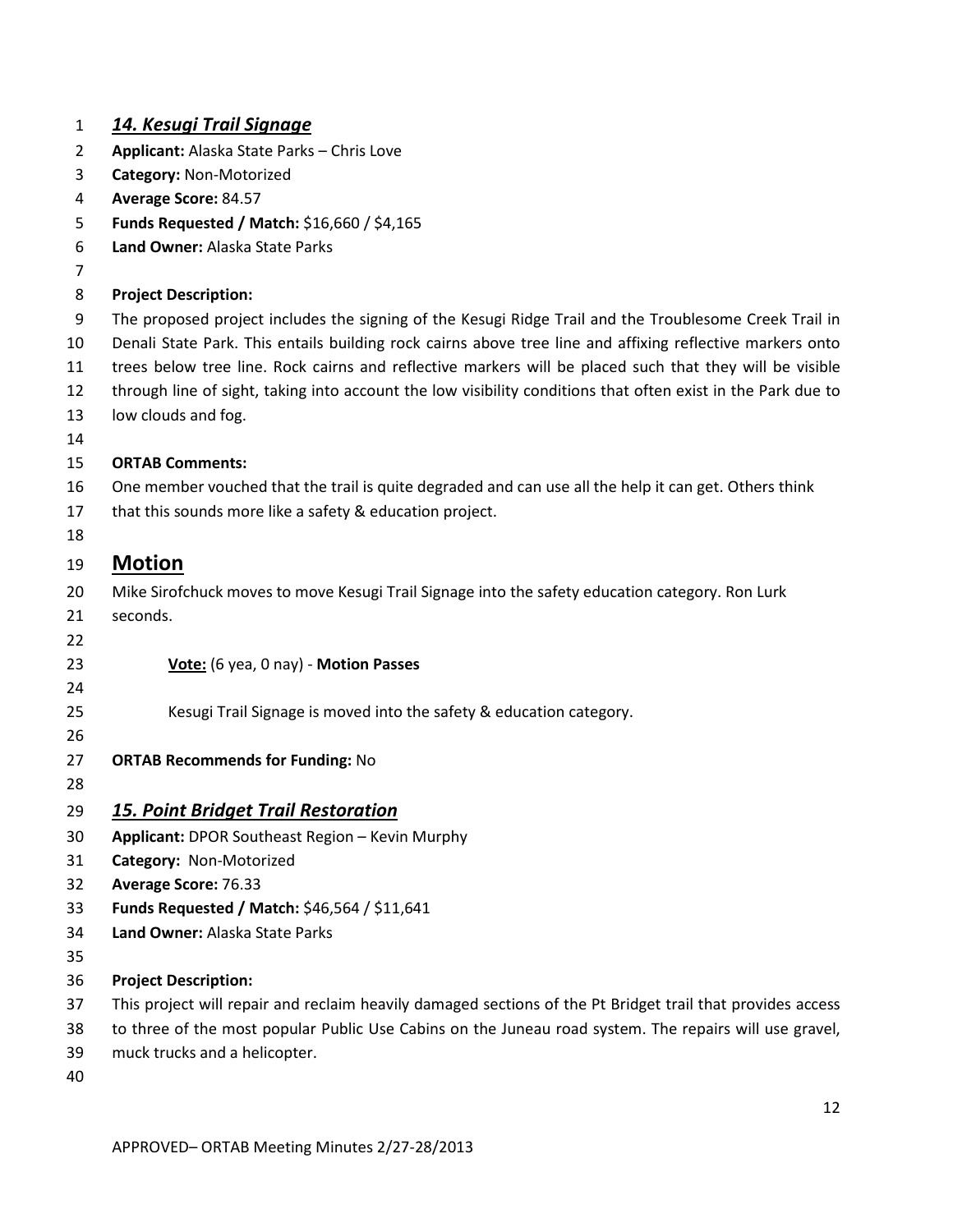#### **ORTAB Comments:**

2 Some concerns raised by the board about this project include no pictures of the project area, no multiple bids on some purchases, narrative leaves out important details, maps don't show where work is to occur, some land is outside the park boundary with no indication of land ownership, and the budget

and narrative don't agree in several places. A bridge is mentioned briefly, but no details are mentioned

- in the budget.
- 

 There is also a discussion about how Alaska State Parks trail crews have received money for each region from federal highway dollars; a concern was raised that state parks can receive these funds, as well as

- apply for RecTrails grants.
- 

**ORTAB Recommends for Funding:** Yes

#### *16. North Bridget Cove Trail*

- **Applicant:** Trail Mix, Inc. Erik Boraas
- **Category:** Non-Motorized
- **Average Score:** 75.57
- **Funds Requested / Match:** \$48,847.47 / 12,461.87
- **Land Owner:** City and Borough of Juneau
- 

#### **Project Description:**

 The Bridget Cove Trail, managed by the City and Borough of Juneau (CBJ), is the primary access trail to the State Parks Camping Cove Cabin. This trail is in a serious state of disrepair. CBJ has provided a capital improvement project to repair the trail, however the funds are insufficient to complete the

- construction. RTP funds are requested to complete the necessary repairs.
- 

#### **ORTAB Comments:**

 Some concerns include a poor timeline and budget; the trail project is also focused on the use of only 29 one cabin, and the match section says to contact the City & Borough of Juneau for details with no explanation.

 State Parks Grant Administrator Steve Neel also mentions that Trail Mix has been tardy with some of their RecTrails grants; they have been very late in doing work and reporting, and are trying to get caught up on their projects.

#### **ORTAB Recommends for Funding:** No

- 
- 
- 
-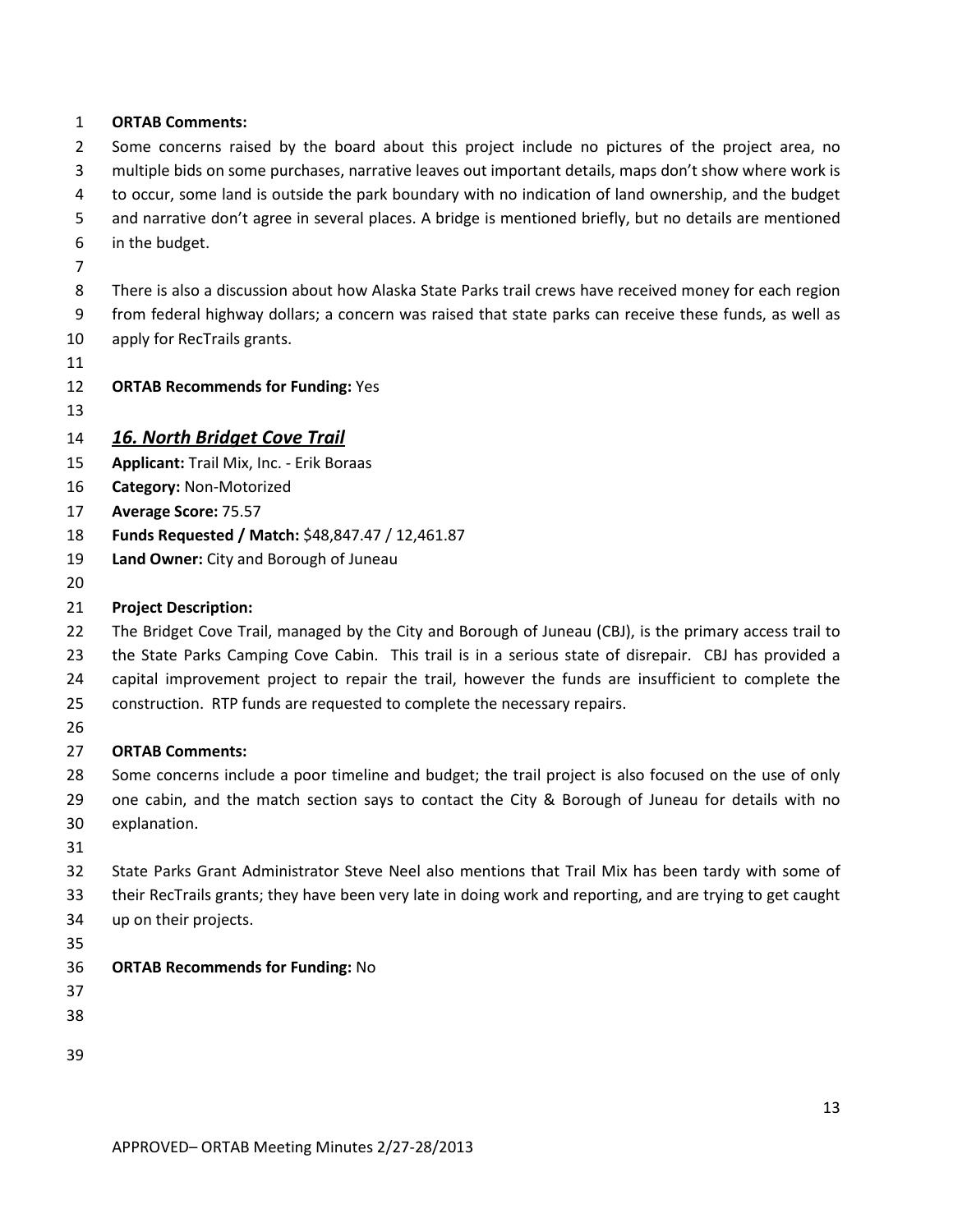### **RecTrails Grant Application Discussion – Diversified Projects** *17. Tsalteshi Trails Improvement Project II* **Tsalteshi Trails Association –** Bill Holt **Category:** Diversified **Average Score:** 98.86 **Funds Requested / Match**: \$50,000 / \$12,500 **Land Owner:** Kenai Peninsula Borough **Project Description:** The Tsalteshi Trails Association will mulch, level and add trail signs and maps to the recently constructed Owl and Squirrel trails. Metal halide lights on the Moose, Eagle and Rabbit trails will be replaced with LED lighting. Additional grooming equipment and a trailer will be purchased to better maintain all trails for public use. Hazard and beetle-kill trees will be removed on all trails and the trail side berms will be leveled. **ORTAB Comments:** ORTAB discussed whether or not to give ADA and/or youth development points. **ORTAB Recommends for Funding:** Yes *18. Fairbanks Bridge Replacement* **Applicant:** Alaska State Parks - Brooks Ludwig **Category:** Diversified **Average Score:** 91.71 **Funds Requested / Match:** \$10,327.60 / \$2,581.90 **Land Owner:** Alaska State Parks **Project Description:** This grant will repair three wooden bridges on trails located in Chena River State Recreation Area. **ORTAB Comments:** There were concerns with the Northern Region Superintendent both writing and authorizing grant work; one member though there should be a separation of duties. Another comment was that support letters for State Parks projects in the Northern Region are always from the same groups. There were also no posting dates for the public notice. **ORTAB Recommends for Funding:** Yes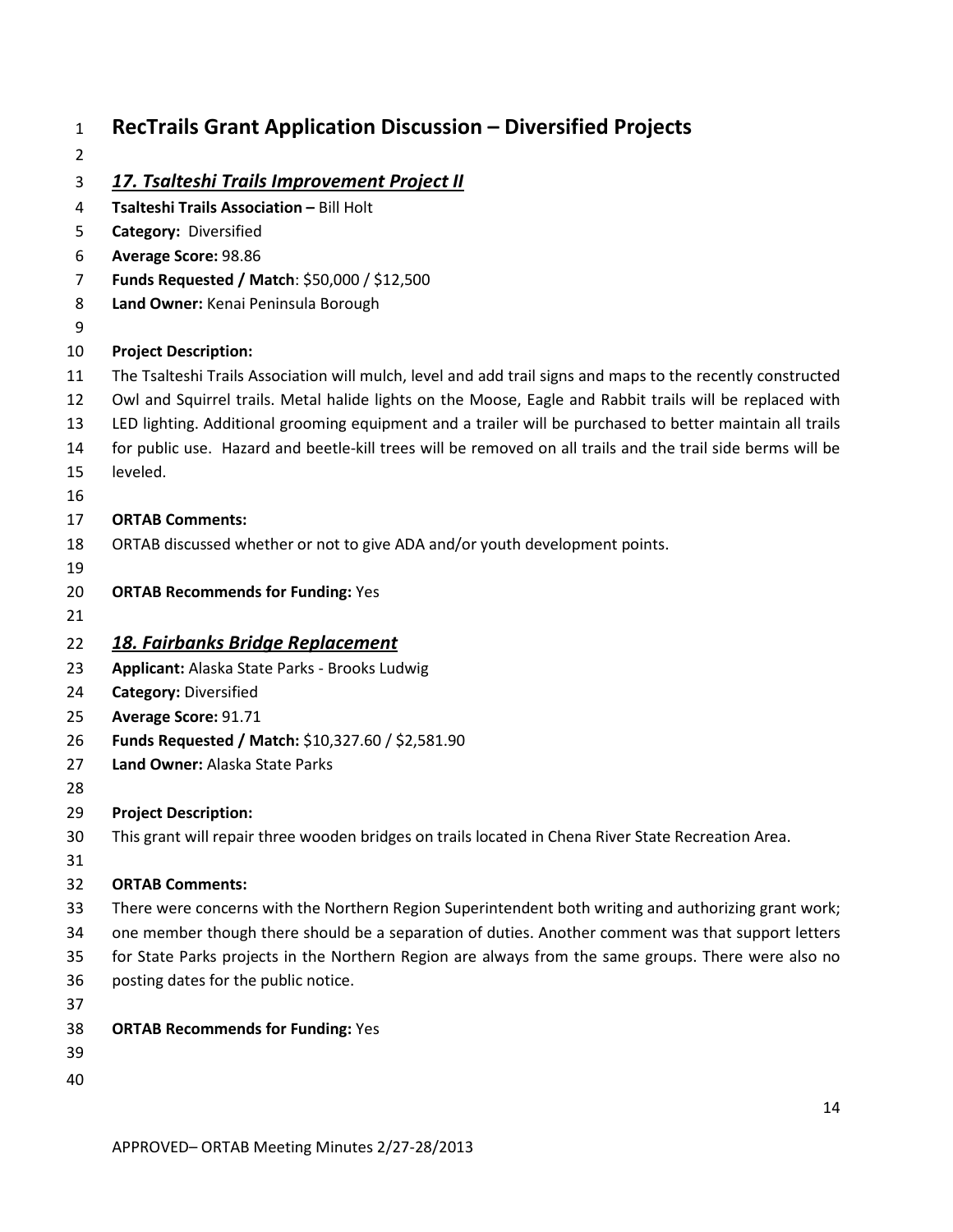| 1              | <u> 19. Mile 16 Bike Trail Phase II</u>                                                                   |
|----------------|-----------------------------------------------------------------------------------------------------------|
| $\overline{2}$ | Applicant: Alaska State Parks - Amy O'Connor                                                              |
| 3              | <b>Category: Diversified</b>                                                                              |
| 4              | Average Score: 0 (disqualified - see below)                                                               |
| 5              | Funds Requested / Match: \$50,000 / \$12,500                                                              |
| 6              | Land Owner: State of Alaska - DNR ML&W                                                                    |
| 7              |                                                                                                           |
| 8              | <b>Project Description:</b>                                                                               |
| 9              | 1. Complete construction of the "roughed in" 1.84 flow style downhill bike trail. Work will include a     |
| 10             | combination of hand and mechanized trail work to finish the tread work on a terra firma bike trail.       |
| 11             |                                                                                                           |
| 12             | 2. Install drainage features, harden sections of poorly drained soils, construct aerial bike features.    |
| 13             |                                                                                                           |
| 14             | 3. Construct and install trail information kiosks.                                                        |
| 15             |                                                                                                           |
| 16             | 4. Construct bridges across Fishhook Creek.                                                               |
| 17             |                                                                                                           |
| 18             | <b>ORTAB Comments:</b>                                                                                    |
| 19             | State Parks Grant Administrator Steve Neel brings up the fact that phase I of this project is still open, |
| 20             | and until it is closed, phase II cannot begin with RecTrails grant money. He also mentioned there wasn't  |
| 21             | much money left over, but it would take a few weeks after the final billing before the next project could |
| 22             | start. Because of this, several members were concerned that another project might lose out if this were   |
| 23             | funded.                                                                                                   |
| 24             |                                                                                                           |
| 25             | <b>Motion</b>                                                                                             |
| 26             | Scott Lapiene moves that we disqualify Mile 16 Bike Trail Phase II, because they have an open grant for   |
| 27             | the same trail. Mike Rearden seconds.                                                                     |
| 28             |                                                                                                           |
| 29             | Vote: (6 yea, 0 nay) - Motion Passes                                                                      |
| 30             |                                                                                                           |
| 31             | <b>ORTAB Recommends for Funding: No</b>                                                                   |
| 32             |                                                                                                           |
| 33             |                                                                                                           |
| 34             |                                                                                                           |
| 35             |                                                                                                           |
| 36             |                                                                                                           |
| 37             |                                                                                                           |
| 38             |                                                                                                           |
|                |                                                                                                           |
| 39             |                                                                                                           |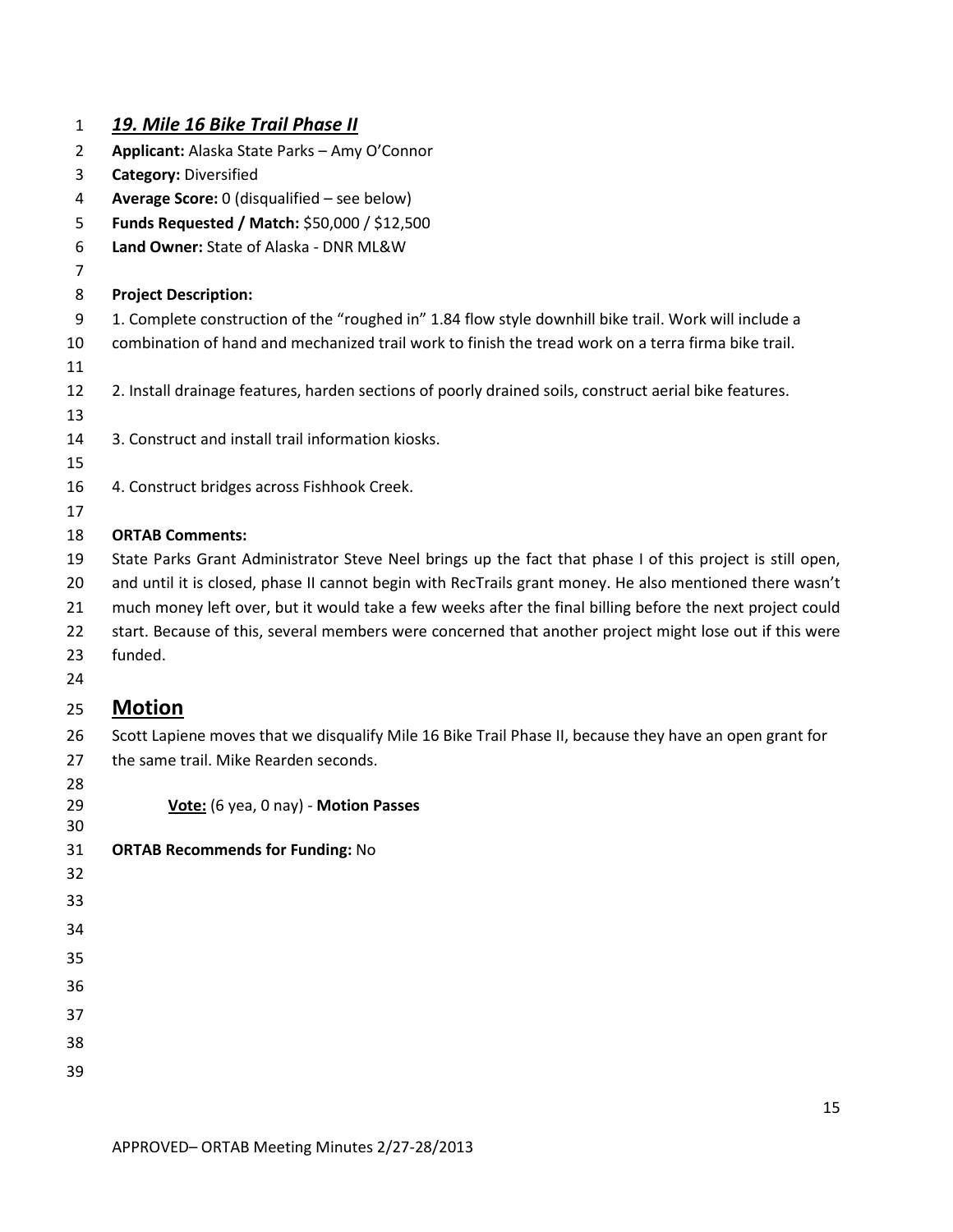| $\mathbf{1}$ | <u> 20. Cross Park Trail – Nancy Lake</u>                                                                   |
|--------------|-------------------------------------------------------------------------------------------------------------|
| 2            | Applicant: Alaska State Parks - Vic Stanculescu                                                             |
| 3            | <b>Category: Diversified</b>                                                                                |
| 4            | Average Score: 90.29                                                                                        |
| 5            | Funds Requested / Match: \$49,500 / \$4,914                                                                 |
| 6            | Land Owner: Alaska State Parks                                                                              |
| 7            |                                                                                                             |
| 8            | <b>Project Description:</b>                                                                                 |
| 9            | This phase will complete the reopened multi-use East Red Shirt Lake Trail Upgrades/Chicken Lake Cross-      |
| 10           | Park Section, which needs: #1, Brushing/Logging out; #2, 600 Lf foot trail tread reroute; #3, Wet ford      |
| 11           | armoring and drainage structure rehabilitation; #4, 1200 Lf x 3 ft. installation of geo-block, supported by |
| 12           | corduroy or geo textiles per BMP (best management practices); #5, installation of informational signs on    |
| 13           | 4.5 miles of trail and trail head areas.                                                                    |
| 14           |                                                                                                             |
| 15           | <b>ORTAB Comments:</b>                                                                                      |
| 16           | An estimate for geo-material was from 2006 to the superintendent of Chugach SP (not the Mat-Su area         |
| 17           | superintendent). One member was concerned that the match and sponsor commitment was too small,              |
| 18           | and there wasn't an area map.                                                                               |
| 19           |                                                                                                             |
| 20           | <b>ORTAB Recommends for Funding: Yes</b>                                                                    |
| 21           |                                                                                                             |
| 22           | 21. Kesugi Ridge Improvements                                                                               |
| 23           | Applicant: Alaska State Parks Mat-Su - Chris Love                                                           |
| 24           | <b>Category: Diversified</b>                                                                                |
| 25           | Average Score: 90.86                                                                                        |
| 26           | Funds Requested / Match: \$47,310 / \$11,827.50                                                             |
| 27           | Land Owner: Alaska State Parks                                                                              |
| 28           |                                                                                                             |
| 29           | <b>Project Description:</b>                                                                                 |
| 30           | The proposed project includes basic trail repairs on the Kesugi Ridge Trail between the junction with       |
| 31           | Ermine Hill Trail and the junction with the Cascade Trail in Denali State Park. The project will include    |
| 32           | widening & brushing the trail corridor and integrating drainage on established trails.                      |
| 33           |                                                                                                             |
| 34           | <b>ORTAB Comments:</b>                                                                                      |
| 35           | One board member testifies to the poor condition of the trail. One concern is there are no community        |
| 36           | support letters, although some members point out that this park is not very close to any community.         |
| 37           | There is also a discussion on when food can be reimbursed for (only for trail crews at remote spike         |
| 38           | camps).                                                                                                     |
| 39           | <b>ORTAB Recommends for Funding: Yes</b>                                                                    |
| 40           |                                                                                                             |
|              |                                                                                                             |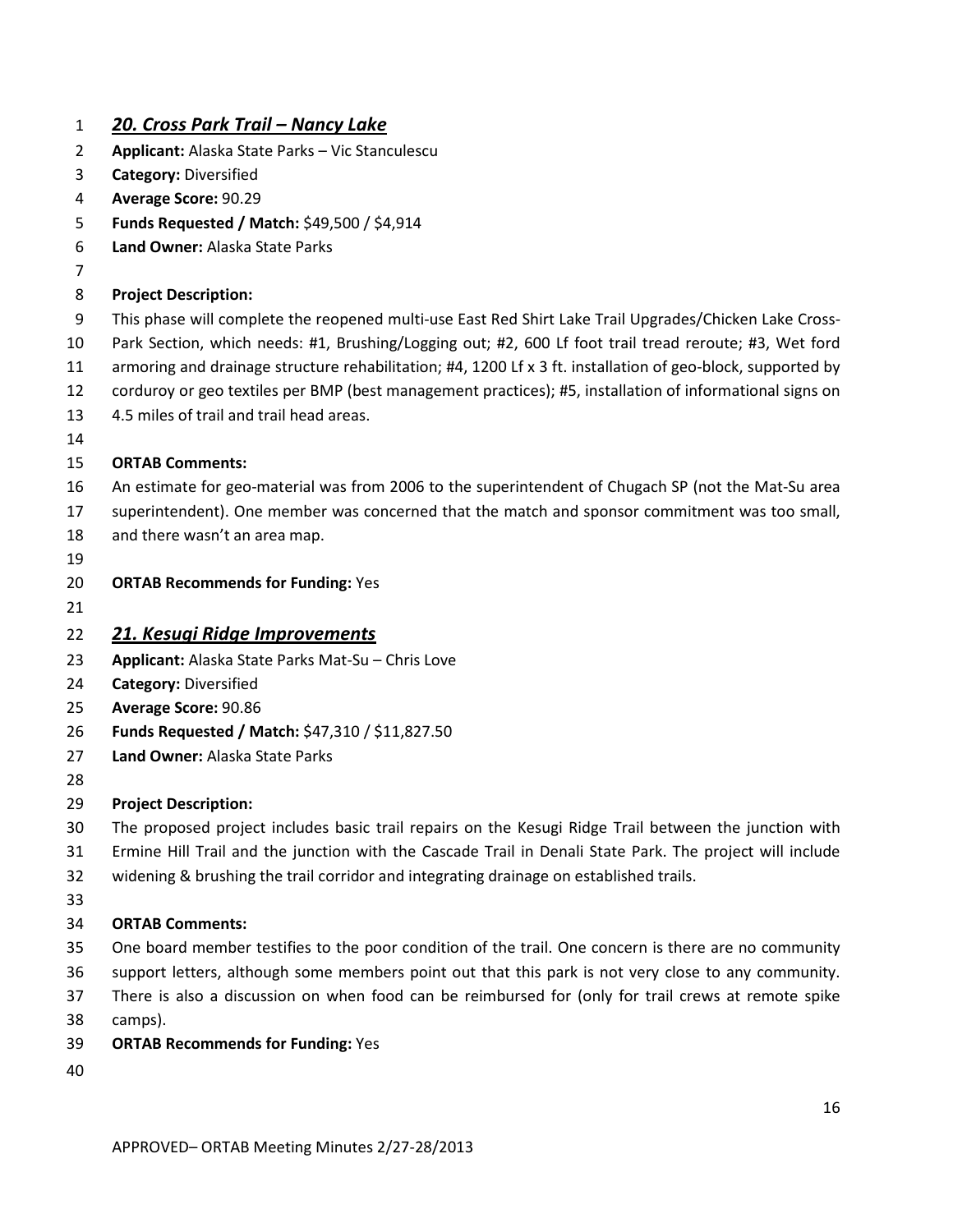### *22. Lucky Shot Bridge* **Applicant:** Willow Area Community Organization - Steve Charles **Category:** Diversified **Average Score:** 89.57 **Funds Requested / Match:** \$50,000 / \$12,500 **Land Owner:** Alaska State Parks **Project Description:**  This project will involve design and construction of a pedestrian bridge along the Lucky Shot Trail within the Willow Creek State Recreation Area. Dimensions will be approximately 180' x 5' constructed with all weather wood decking and compliant with all permits and State Parks standards. Completion of this project will allow for an extended recreational trail system. **ORTAB Comments:** There was a discussion about whether there is a need for the bridge, and a board member described how the addition of the bridge will encourage ATVs to stay off of wetlands and on an established trail. **ORTAB Recommends for Funding:** Yes *23. YCC Talkeetna Lakes Park* **Applicant:** Upper Susitna Soil and Water Conservation District – Laura Allen **Category:** Diversified **Average Score:** 91.14 **Funds Requested / Match:** \$36354.32 / \$9,088.58 **Land Owner:** Matanuska-Susitna Borough **Project Description:**  Within Talkeetna Lakes Park, a multi-use trail, called X Lake Loop Trail, needs 2.5 miles of maintenance and 0.6 miles of reconstruction for public use. Two new Nordic ski trails built in the fall of 2011 require 3.23 miles of finishing work. Canoe portage trails require 0.2 miles of maintenance and 0.1 miles of new trail construction. **ORTAB Comments:** Some comments from ORTAB members were that they had good maps, and were precise in the funds that would be needed to perform tasks. Some concern included poor file organization, maps didn't identify specific projects, and management hours mirrored labor hours; one rebuttal was that YCC youth workers needed constant supervision. Another comment was that support letters were for the soil & water district and not for this specific project. **ORTAB Recommends for Funding:** Yes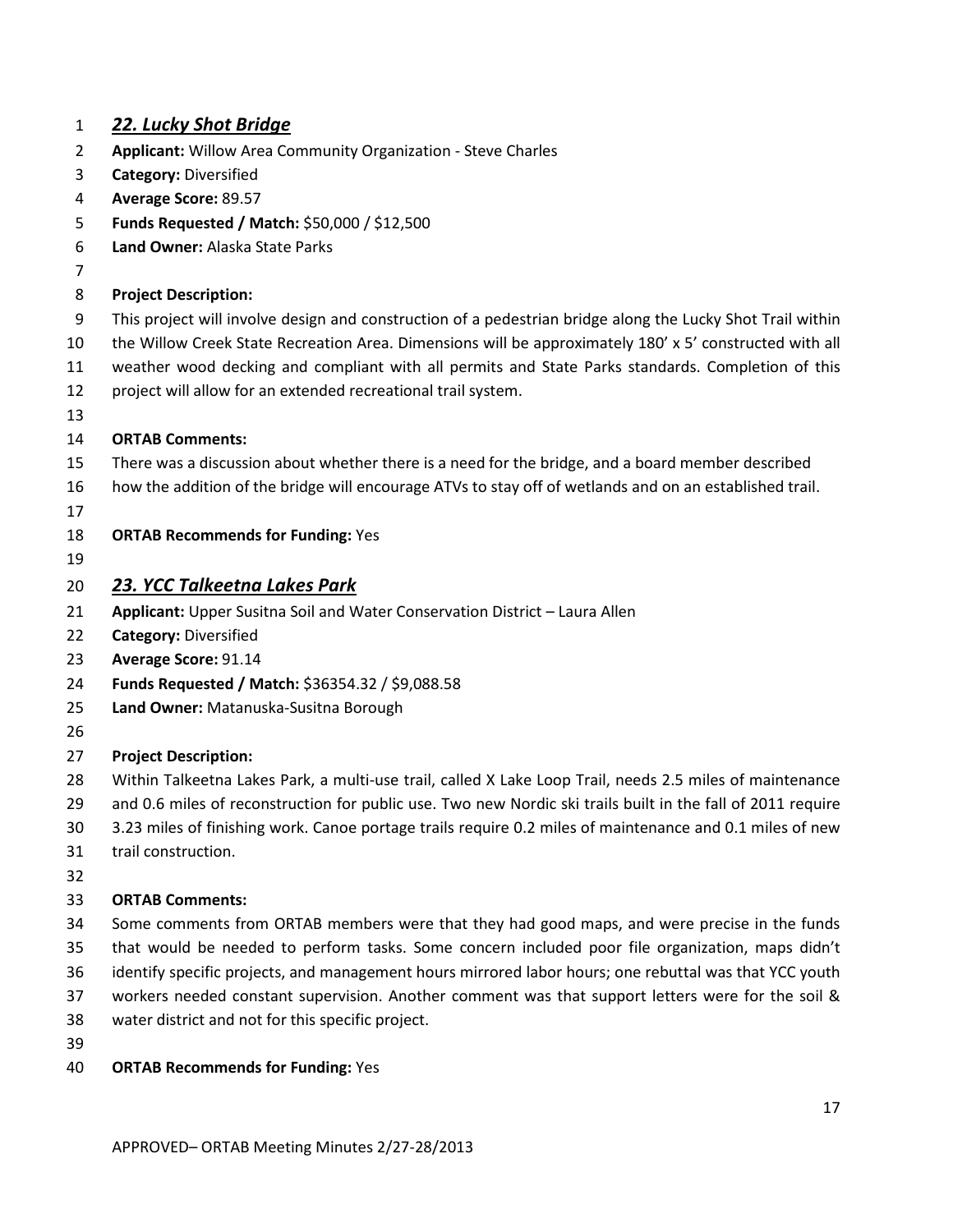#### *24. HSWCD Watermelon Trail Improvements*

- **Applicant:** Homer Soil & Water Conservation District Todd Schroeder
- **Category:** Diversified
- **Average Score:** 85.00
- **Funds requested / Match:** \$14,110 / \$3527.50
- **Land Owner:** Kenai Peninsula Borough
- 

#### **Project Description:**

 The Watermelon Trail provides the most viable access to the Caribou Hills and Ninilchik Dome Recreation Areas from Homer. This project would address environmental damage near the bridge crossing at Beaver Creek, located within the Anchor River - Fritz Creek Critical Habitat Area, through trail surface hardening, and would also reroute several portions of the trail onto public lands.

#### **ORTAB Comments:**

- ORTAB Comments include old letters of support (2009 & 2010), poor budget, no ERC, and no map
- showing the trail.
- 
- **ORTAB Recommends for Funding:** No
- 

#### *25. Government Peak Singletrack Phase I*

- **Applicant:** Alaska Trails Steve Cleary
- **Category:** Diversified
- **Average Score:** 87.71
- **Funds Requested / Match:** \$50,000 / \$12,500
- **Land Owner:** Matanuska-Susitna Borough
- 

#### **Project Description:**

- The Government Peak Singletrack is a planned network of trails located within the Northwest corner of
- the Government Peak Recreation area off Edgerton parks road. The initial 3.5 miles of trail will be
- designed for all levels of mountain bikers, but also desirable to hikers, Nordic skiers, snowshoe users and
- winter bikers. Construction will be to IMBA Sustainable Trail Standards.
- 

- Members of the board noted that there was no SCORP citation, no bids, and lack of clarity for what will happen to the old trailer. Steve Cleary answers a few questions via teleconference with the board.
- 
- **ORTAB Recommends for Funding:** Yes
- 
- 
-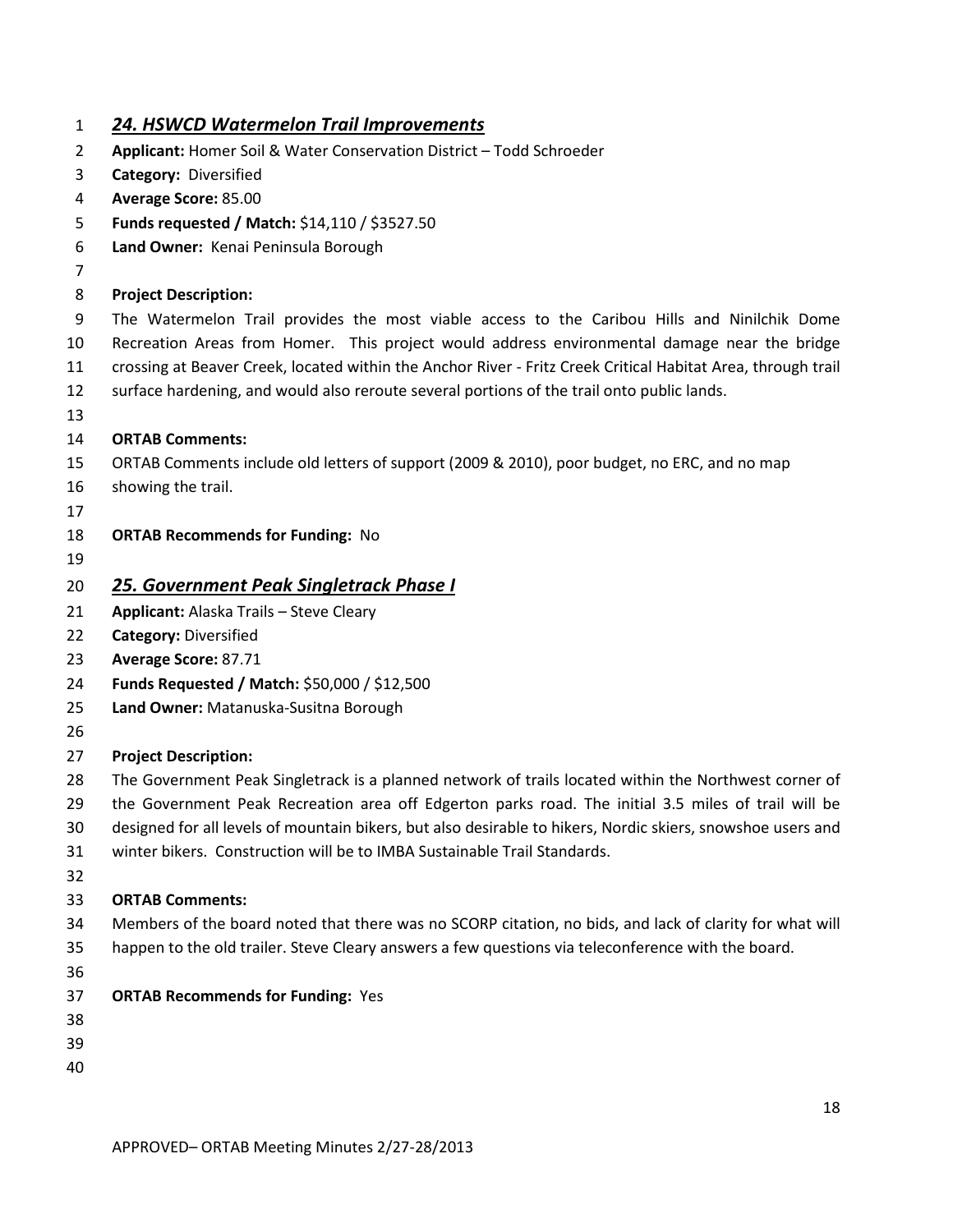### *26. Statewide Trail Counters*

- **Applicant:** Alaska State Parks **–** Brooks Ludwig
- **Category:** Diversified
- **Average Score:** 87.00
- **Funds requested / Match:** \$20,355 / \$5,088.75
- **Land Owner:** Alaska State Parks
- 

#### **Project Description:**

- Purchase 34 TRAFx Trail Counters to gather information for the management of 34 trails within Alaska
- State Parks.
- 

#### **ORTAB Comments:**

A couple folks agree that it was hard to score a project like this with the current grant application score

- sheet. One member likes the project, but wants the information to be accessible to the public. One concern is that that there is no information in the application on how the trail counters will be used.
- Trail counters also need to be in place for a long time to gather useful data; they are a long-term
- commitment.
- 

### **ORTAB Recommends for Funding:** No

### *27. Alaska Trails Tool Trailer*

- **Applicant:** Alaska Trails Inc. Steve Cleary
- **Category:** Diversified
- **Average Score:** 87.67
- **Funds Requested / Match:** \$18,833 / \$4708.25
- **Land Owner:** N/A
- 

### **Project Description:**

 Alaska Trails has two 5'x8' mobile tool trailers that were originally funded through Alaska Trails Initiative (ATI) in 2007. Each trailer is able to outfit a trail crew of 25+. Over the years the two tool trailers have been used to help construct over 30 miles of sustainable trails and with that use comes the need to

- replace and upgrade equipment. This grant facilitates that upgrade.
- 

- This is another project that some board members found difficult to score with the current score sheet.
- Steve Cleary explains (via teleconference) that the old trailer will be sold, and used as match; he also
- explains management at \$75/hr includes overhead.
- 
- **ORTAB Recommends for Funding:** Yes
-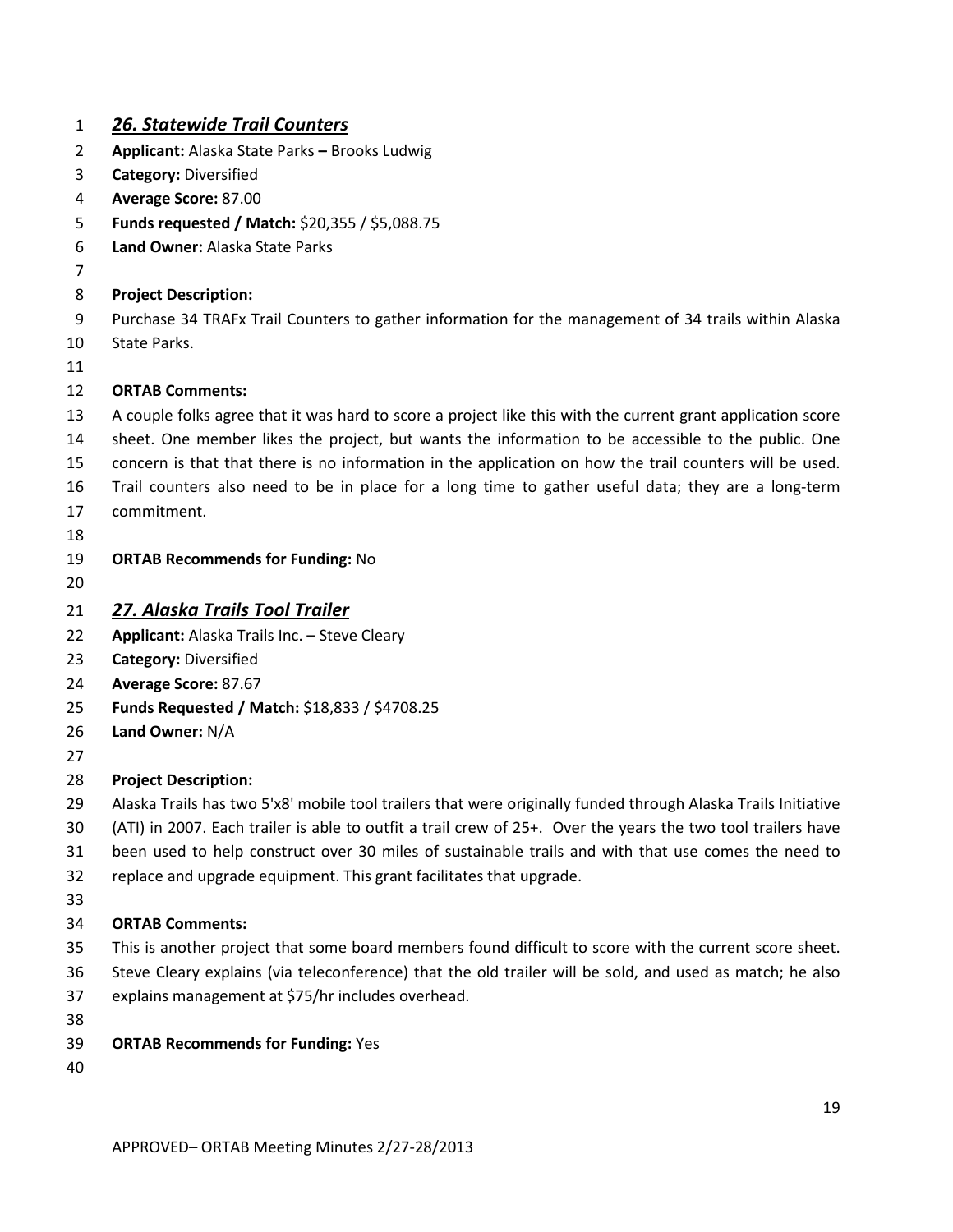#### *28. Channel Islands Water Trail*

- **Applicant:** Trail Mix, Inc. Erik Boraas
- **Category:** Diversified
- **Average Score:** 80.57
- **Funds Requested / Match:** \$49,553.68 / \$12388.42
- **Land Owner:** Alaska State Parks
- 

#### **Project Description:**

 The creation of a Water Trail in Lynn Canal, by improving four strategic campsites, and connecting existing facilities would create a unique recreation opportunity not currently available in Northern Southeast Alaska. This trail would create a unique opportunity for locals and visitors alike to experience the coastal environment of Southeast Alaska in as safe a manner as possible, while encouraging sustainable use of the Channel Islands State Park.

#### **ORTAB Comments:**

 One member liked the project because it is a water trail and serves a different constituency (than terra trails). The board points out that there is no land authorization (Darcy Harris checks into this and obtains a copy of the authorization for the following day). One member is concerned that the narrative states that there will be more infrastructure that requires no additional maintenance. Members of the board like the project, but want Trail Mix to get caught up on their current projects.

### **Motion**

 Jeff Budd moves to advise trail mix first of all to get squared away with ORTAB and the state with outstanding projects, and B that they look at the feedback from this particular grant and resubmit the application and answer our questions, because this is a unique project that deserves more consideration; they just need to spend more time putting it together. Scott Lapiene seconds.

**Vote:** (6 yea, 0 nay) – **Motion Passes**

| 29 |                                         |
|----|-----------------------------------------|
| 30 | <b>ORTAB Recommends for Funding: No</b> |
| 31 |                                         |
| 32 |                                         |
| 33 |                                         |
| 34 |                                         |
| 35 |                                         |
| 36 |                                         |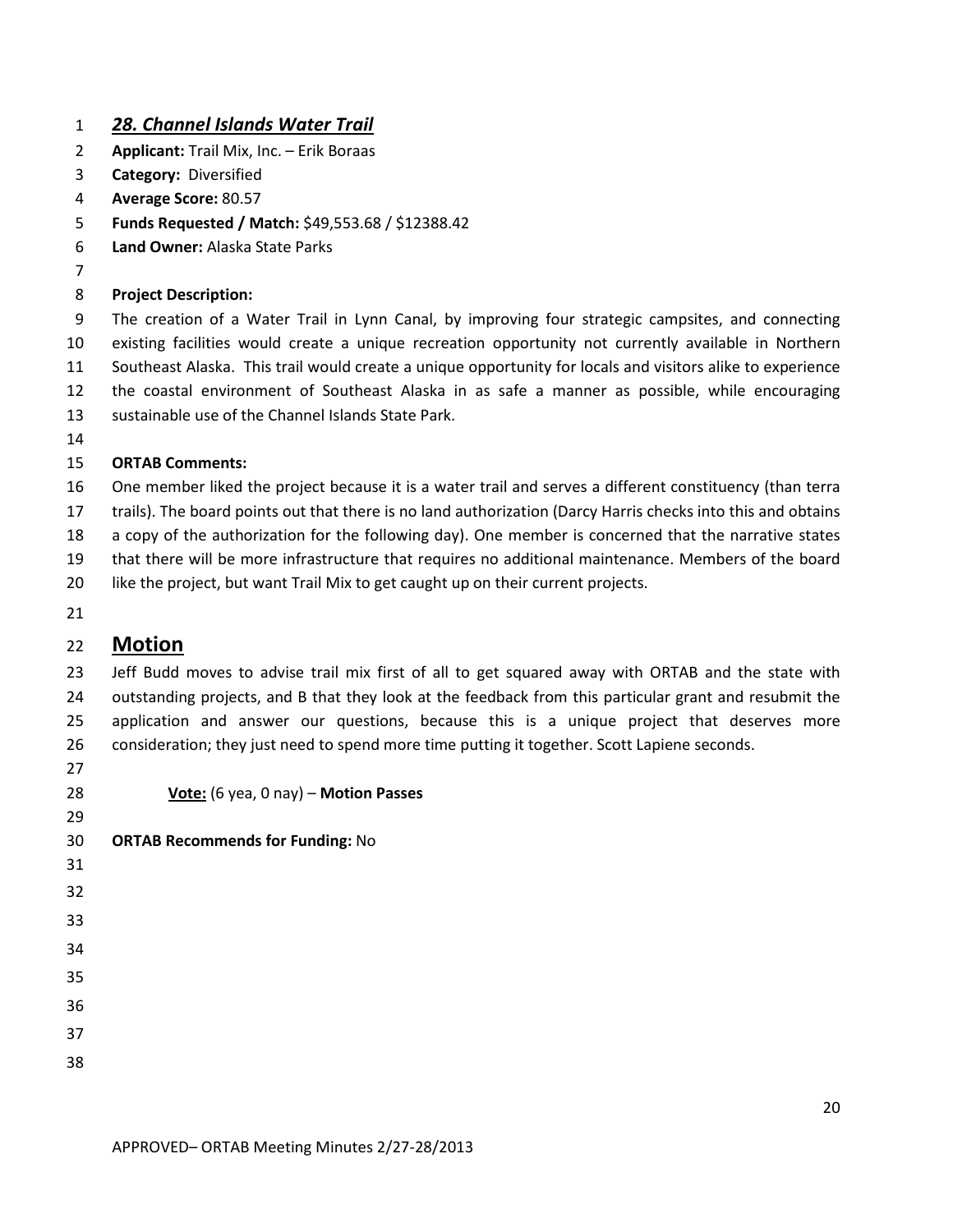| $\mathbf{1}$        | <u> 29. Grassy Flats – City of Coffman Cove</u>                                                               |
|---------------------|---------------------------------------------------------------------------------------------------------------|
| $\overline{2}$      | Applicant: City of Coffman Cove - Misty Fitzpatrick                                                           |
| 3                   | <b>Category: Diversified</b>                                                                                  |
| 4                   | Average Score: Disqualified for lack of site control.                                                         |
| 5                   | Funds requested / Match: \$50,000 / \$12,500                                                                  |
| 6<br>$\overline{7}$ | Land Owner: DNR                                                                                               |
| 8                   | <b>Project Description:</b>                                                                                   |
| 9                   | To construct a .25 mile segment of our Grassy Flats Trail Project which is 1.25 miles and will be             |
| 10                  | constructed in segments as funding becomes available. Funding will be used to develop a rock source,          |
| 11                  | stockpile rock at the trailhead and utilize city-owned trail building equipment to complete the               |
| 12                  | construction of Grassy Flats Trail Segment 1, starting at the Coffman Cove boat harbor and ending .25         |
| 13                  | miles away as well as forking to Sea Otter Drive to create a loop that can be utilized right away by trail    |
| 14                  | users.                                                                                                        |
| 15                  |                                                                                                               |
| 16                  | <b>ORTAB Recommends for Funding: No</b>                                                                       |
| 17                  | -Meeting Adjourned-                                                                                           |
| 18                  |                                                                                                               |
| 19                  | <u>Thursday, February 27, 2013</u>                                                                            |
| 20                  |                                                                                                               |
| 21                  | RecTrails Grant Application Discussion – Safety and Education                                                 |
| 22                  |                                                                                                               |
| 23                  | 30. AK Trails 2014 Trails Conference                                                                          |
| 24                  | Applicant: Alaska Trails - Steve Cleary                                                                       |
| 25                  | <b>Category: Safety and Education</b>                                                                         |
| 26                  | Average Score: 92.71                                                                                          |
| 27                  | Funds Requested / Match: \$32,250 / \$8812.50                                                                 |
| 28                  | Land Owner: N/A                                                                                               |
| 29                  |                                                                                                               |
| 30                  | <b>Project Description:</b>                                                                                   |
| 31                  | Alaska Trails has two 5'x8' mobile tool trailers that were originally funded through Alaska Trails Initiative |
| 32                  | (ATI) in 2007. Each trailer is able to outfit a trail crew of 25+. Over the years the two tool trailers have  |
| 33                  | been used to help construct over 30 miles of sustainable trails and with that use comes the need to           |
| 34                  | replace and upgrade equipment. This grant facilitates that upgrade.                                           |
| 35                  |                                                                                                               |
| 36                  | <b>ORTAB Comments:</b>                                                                                        |
| 37                  | Some members want the conference to reach out to more motorized users in the future, and support a            |
| 38                  |                                                                                                               |
|                     | special effort to encourage them to attend.                                                                   |
| 39                  |                                                                                                               |
| 40                  | <b>ORTAB Recommends for Funding: Yes</b>                                                                      |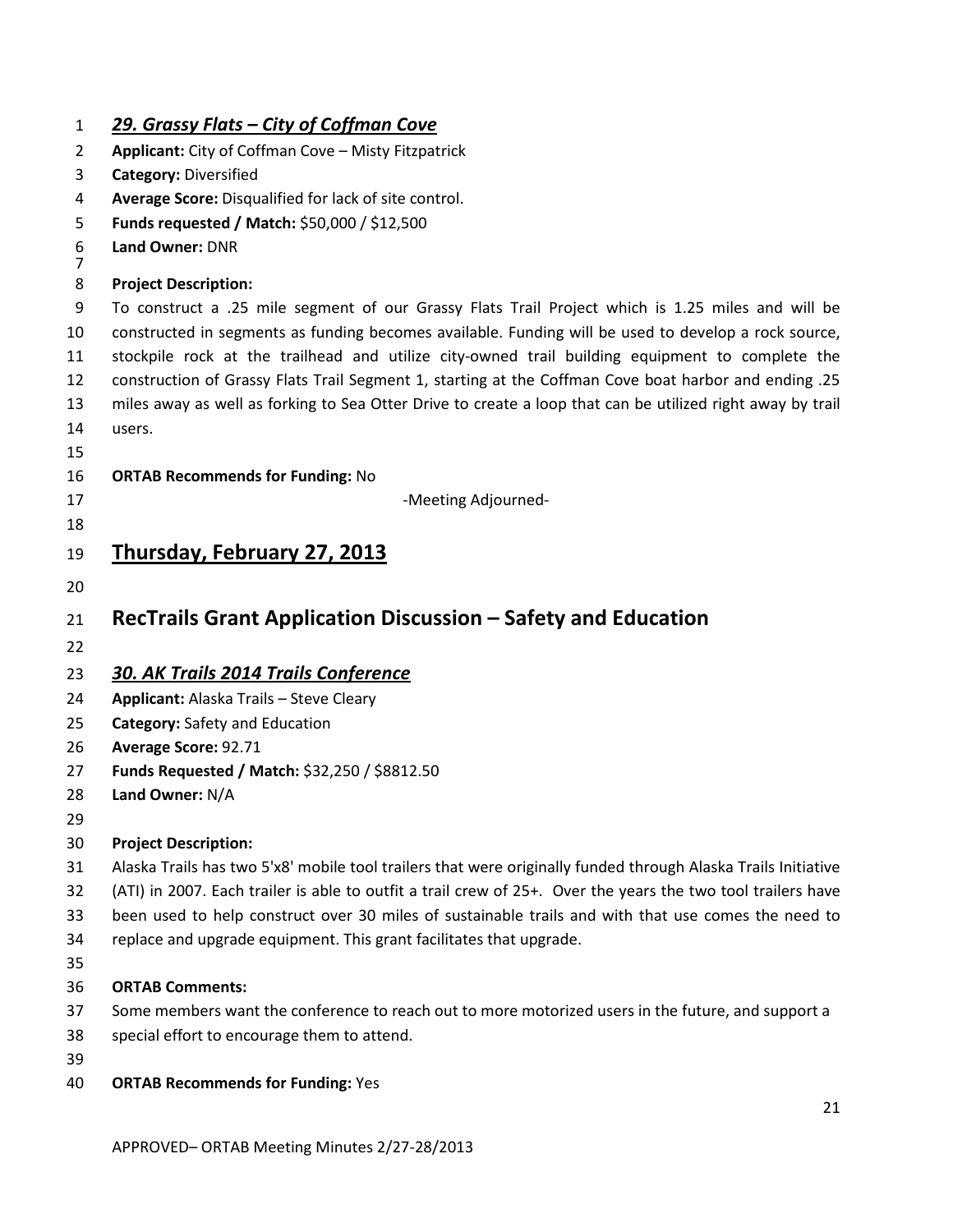| 31. NAOI Wilderness Safety Challenge Ambassadors |
|--------------------------------------------------|
|--------------------------------------------------|

- **Applicant:** North America Outdoor Institute Debra McGhan
- **Category:** Safety and Education
- **Average Score:** 84.00
- **Funds Requested / Match:** \$47,980 / \$11,995
- **Land Owner:** N/A
- 

#### **Project Description:**

- This project will result in a growing team of Alaska outdoor recreation safety ambassadors (teachers)
- who will incorporate lessons on Alaska Wilderness Trail Safety in schools across the state. Working with Alaska public school teachers and outdoor education students from universities and private education
- programs, NAOI will host training workshops to teach instructors how to deliver this information.
- 

#### **ORTAB Comments:**

- Some concerns about this project include that it is Anchorage and Valley focused, there are no mock-ups/prior teaching materials, public benefit seems unrealistic, participant fee match is mentioned in
- narrative but not budget. There is also question of whether schools would allow enough time to
- adequately teach this curriculum.
- 

 Grant Administrator Steve Neel points out that project management looks to Federal Highways like 21 admin money (which there is a cap on). He explains that this project's budget would not be accepted as-

- is from Federal Highways.
- 

### **ORTAB Recommends for Funding:** No

- 
- 
- 
- 
- 
- 
- 
- 
- 
- 
- 
- 
- 
-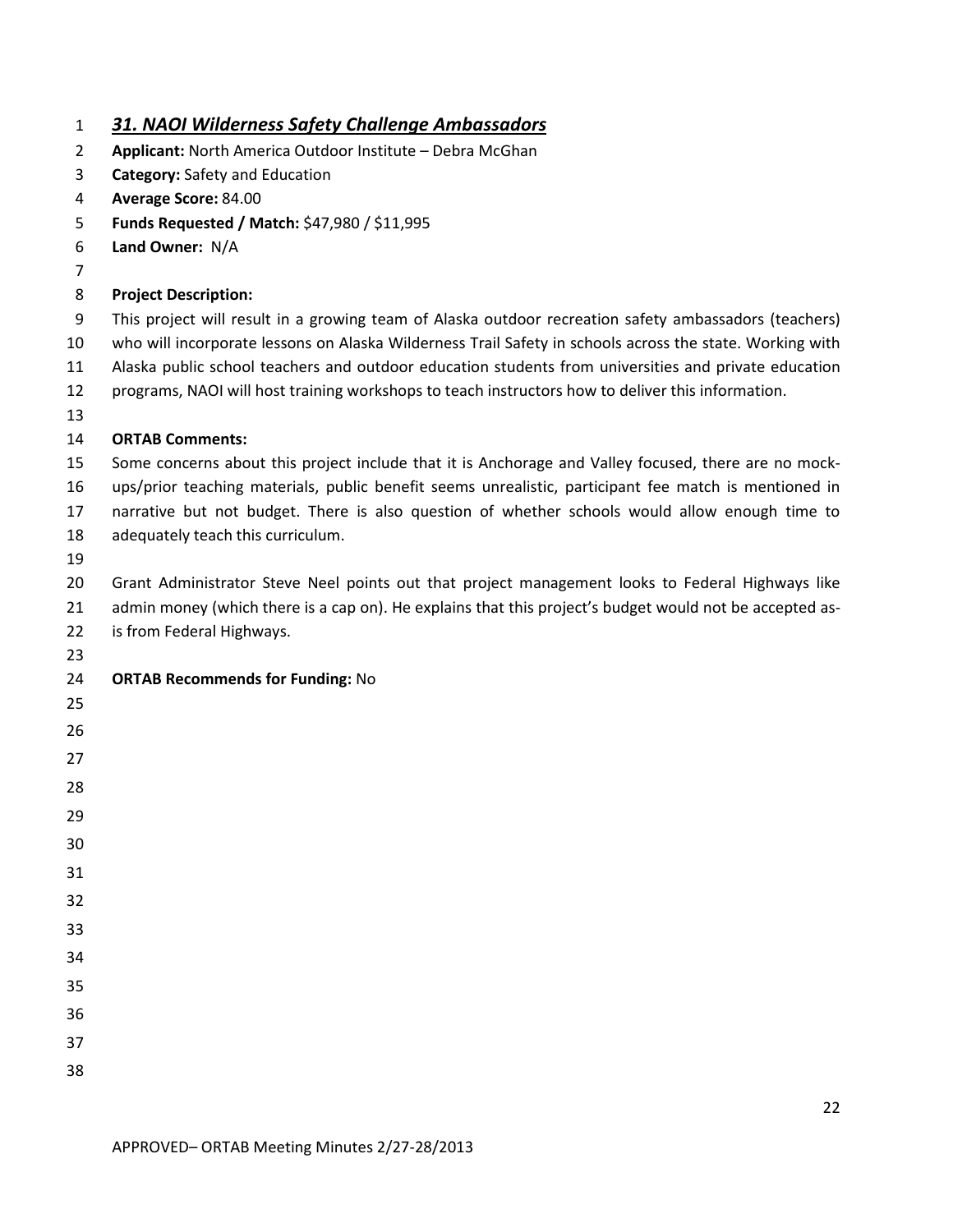| $\mathbf{1}$   | 32. Kesugi Trail Signage (Revisited – see above for project details)                                        |
|----------------|-------------------------------------------------------------------------------------------------------------|
| 2              | Applicant: Alaska State Parks - Chris Love                                                                  |
| 3              | Category: Non-Motorized                                                                                     |
| 4              | Average Score: 84.57                                                                                        |
| 5              | Funds Requested / Match: \$16,660 / \$4,165                                                                 |
| 6              | Land Owner: Alaska State Parks                                                                              |
| 7              |                                                                                                             |
| 8              | <b>Additional ORTAB Comments:</b>                                                                           |
| 9              | Some members think that the signs will probably be replaced when the Kesugi Trail Improvements              |
| 10             | project is done.                                                                                            |
| 11             |                                                                                                             |
| 12             | <b>ORTAB Recommends for Funding: No</b>                                                                     |
| 13             |                                                                                                             |
| 14             | <b>Motion</b>                                                                                               |
| 15             | Scott Lapiene moves that we fund the AK Trails Conference safety grant application. Ron Lurk seconds.       |
| 16             |                                                                                                             |
| 17             | ORTAB looks at the Safety & Education projects to make sure they have a defensible reason to                |
| 18             | support the trails conference; one reason is it's focused statewide rather than one region.                 |
| 19             |                                                                                                             |
| 20             | Vote: (2 yea, 4 nay) - Motion Fails                                                                         |
| 21             |                                                                                                             |
| 22             | The conversation shifts to the HoWL Trails Day grant application.                                           |
| 23             |                                                                                                             |
| 24             | <b>Motion</b>                                                                                               |
| 25<br>26<br>27 | Scott Lapiene moves that we move the HoWL Trails Day program to safety & education. Ron Lurk<br>seconds.    |
| 28             | Vote: (3 yea, 3 nay) - Motion Fails                                                                         |
| 29             |                                                                                                             |
| 30             | HoWL Trails Day stays in the trail development category.                                                    |
| 31             |                                                                                                             |
|                | <b>Project Funding Allocation Discussion</b>                                                                |
| 32<br>33       | ORTAB discusses how the funding ends up being allocated to non-profits and Alaska State Parks. Darcy        |
| 34             | Harris explains that the money that doesn't fund the grants ends up funding trail crews and the Natural     |
| 35             | Resource specialist in the Trails Office (to support the Trails Program and map trails/create maps). One    |
| 36             | complaint is that Alaska State Parks sets aside money that non-profits don't have access to for their trail |
| 37             | projects, and can also apply for grants for the same pool that non-profits can.                             |
| 38<br>39       |                                                                                                             |
| 40             |                                                                                                             |
|                |                                                                                                             |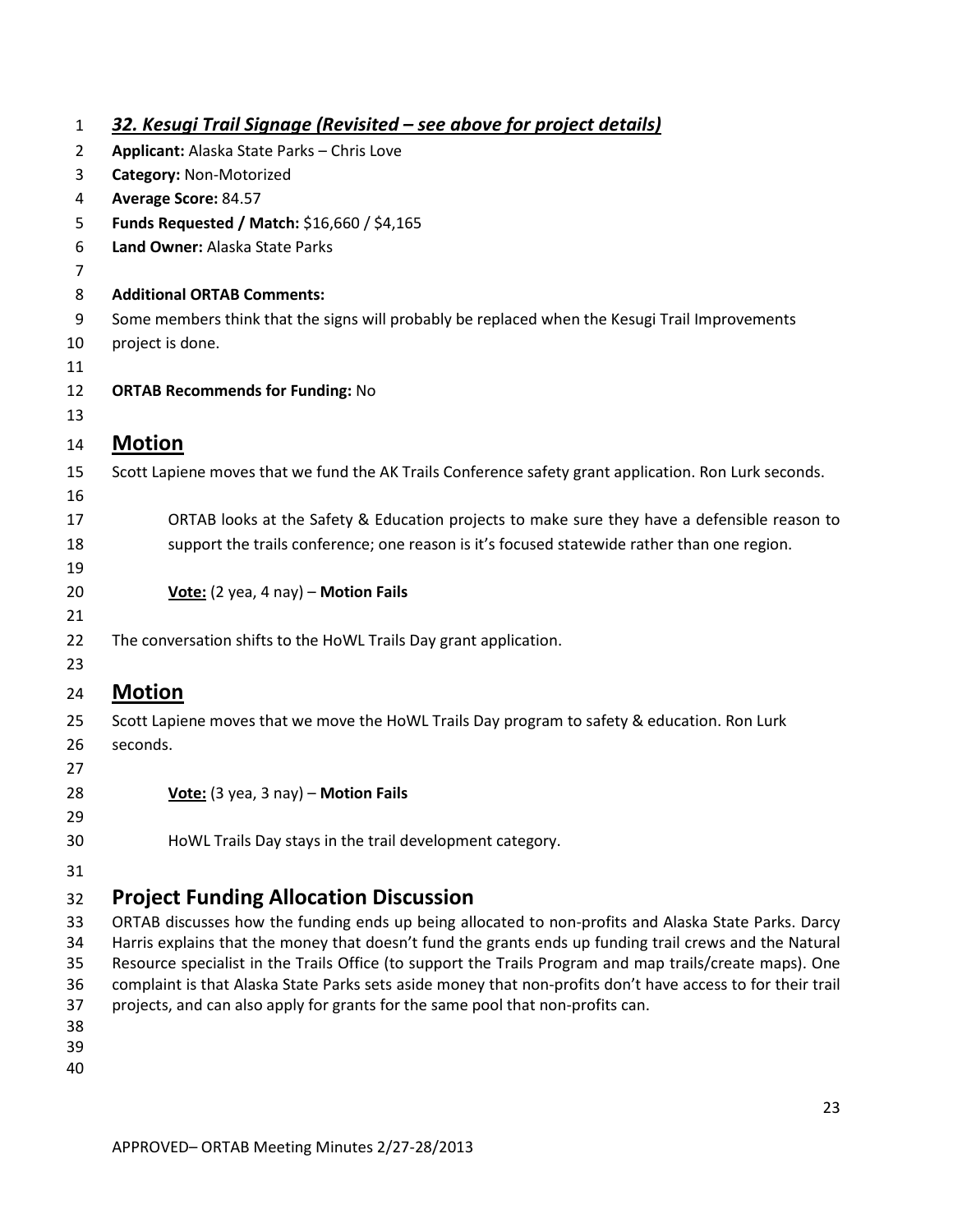| 1              | One idea to communicate that some board members want non-profits to have a larger share of the pot,        |
|----------------|------------------------------------------------------------------------------------------------------------|
| $\overline{2}$ | is to extend the funding line on the spreadsheet (to incorporate more projects than there is money         |
| 3              | available). Some members want more say in allocating the money between State Parks and non-profits.        |
| 4              | The board also briefly discusses having more meetings a year in different areas of the state.              |
| 5              |                                                                                                            |
| 6              | <b>Motorized Funding Decision</b>                                                                          |
| 7              |                                                                                                            |
| 8              | <b>Motion</b>                                                                                              |
| 9              | Mike Sirofchuck moves that we recommend all projects down through the Eska West ATV Trail. Ron Lurk        |
| 10             | Seconds.                                                                                                   |
| 11             |                                                                                                            |
| 12             | Vote: (6 yea, 0 nay) - Motion Passes                                                                       |
| 13             |                                                                                                            |
| 14             | <b>Diversified Funding Discussion/Decision</b>                                                             |
| 15             |                                                                                                            |
| 16             | <b>Motion</b>                                                                                              |
| 17             | Scott Lapiene moves that we fund up through the Government Peak Singletrack Phase I trail, for a total     |
| 18             | of \$271,597. Mike Rearden seconds.                                                                        |
| 19             |                                                                                                            |
| 20             | Discussion:                                                                                                |
| 21             | Some members bring up poor participation in the RecTrails program statewide, by pointing out               |
| 22             | that there are five projects from the Matanuska/Susitna valleys. Members then look at different            |
| 23             | funding options including reducing the amount of all the projects that the board liked. The                |
| 24             | helpfulness of the Alaska Tool Trailer is also discussed.                                                  |
| 25<br>26       | <b>Amended Motion:</b>                                                                                     |
| 27             | Scott Lapiene amends his motion to: fund the diversified category to the Alaska Tool Trailer               |
| 28             | grant application. Mike Rearden seconds.                                                                   |
| 29             |                                                                                                            |
| 30             | Vote: (6 yea, 0 nay) - Motion Passes                                                                       |
| 31             |                                                                                                            |
| 32             | <b>Non-Motorized Funding Discussion/Decision</b>                                                           |
| 33             | The board rescores the Point Bridget Trail Restoration so it is above North Bridget Cove in overall score; |
| 34             | this is done because concerns that Trail Mix is overbooked in trail projects. Steve Neel comments that if  |
|                |                                                                                                            |

 one project category is recommended beyond available funds, then the other categories have to stay in 30/30/40 proportion; Scott Lapiene mentioned the option that the remaining funds could just be

unallocated and default back to State Parks. The board discusses reducing HoWL to half, but finding

- matching funds may be quite difficult in three months.
- 
- 
- 
-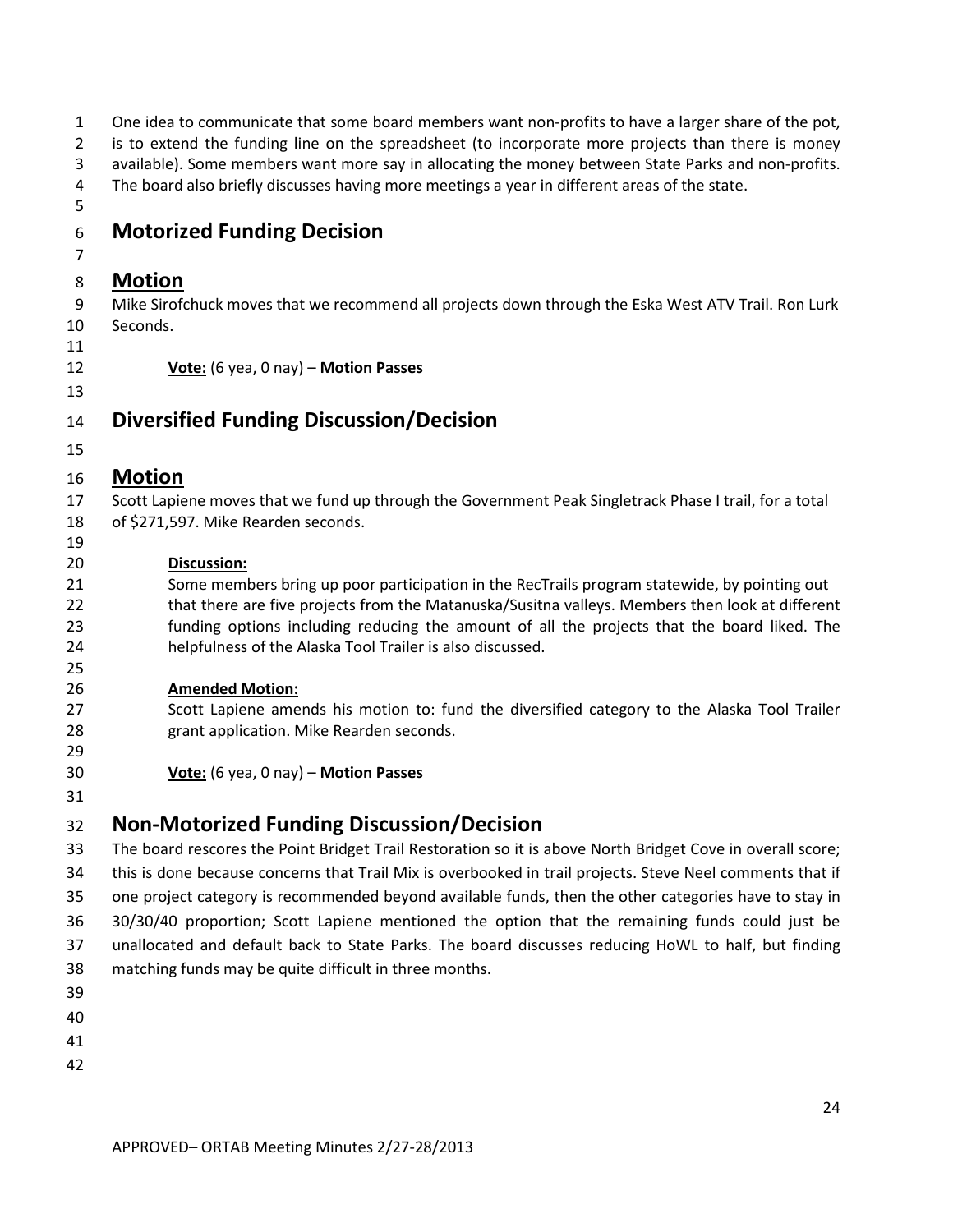| $\mathbf{1}$ | <b>Motion</b>                                                                                                  |
|--------------|----------------------------------------------------------------------------------------------------------------|
| 2            | Kate Walters moves to reduce funding of HoWL to \$25,000. Mike Sirofchuck seconds.                             |
| 3            |                                                                                                                |
| 4            | Vote: (2 yea, 4 nay) - Motion Fails                                                                            |
| 5            |                                                                                                                |
| 6            | <b>Motion</b>                                                                                                  |
| 7            | Mike Rearden moves to reduce funding of HoWL to \$46,648. Mike Sirofchuck seconds.                             |
| 8            |                                                                                                                |
| 9            | Amendment: Kate Walters amends the motion: If the director chooses_not to fund at the                          |
| 10           | board's recommended amount, the difference be taken from the HoWL grant application to                         |
| 11<br>12     | balance the allocation.                                                                                        |
| 13           | Vote: (6 yea, 0 nay) - Motion Passes                                                                           |
| 14           |                                                                                                                |
|              |                                                                                                                |
| 15           | <b>Safety &amp; Education Funding Decision</b>                                                                 |
| 16           |                                                                                                                |
| 17           | <b>Motion</b>                                                                                                  |
| 18           | Scott Lapiene motions that the board funds the Alaska Trails 2014 Trails Conference for \$32,250. Mike         |
| 19           | Rearden seconds.                                                                                               |
| 20<br>21     | Vote: (6 yea, 0 nay) - Motion Passes                                                                           |
| 22           |                                                                                                                |
| 23           | Discussion with Deputy Director Claire LeClair and Q&A                                                         |
| 24           | Some board members are concerned that Alaska State Parks uses such a large percentage of the                   |
| 25           | RecTrails money, so non-profits have access to less of it. One member notes that California and Hawaii's       |
| 26           | boards essentially rubber-stamp state park projects. Some of the members want a say in all the money           |
| 27           | that is available from RecTrails. When the board asks Claire LeClair about the possibility of having more      |
| 28<br>29     | say in all of the RecTrails money, she says it's possible by widening your recommendations to the<br>director. |
| 30           |                                                                                                                |
| 31           | The board also discusses the benefits of having meetings in different parts of the state (how the              |
| 32           | program used to operate). The discussion then changes to how to get more rural applicants, and how to          |
| 33<br>34     | make the application process easier.                                                                           |
| 35           |                                                                                                                |
| 36           |                                                                                                                |
| 37           |                                                                                                                |
| 38           |                                                                                                                |
| 39           |                                                                                                                |
|              | 25.                                                                                                            |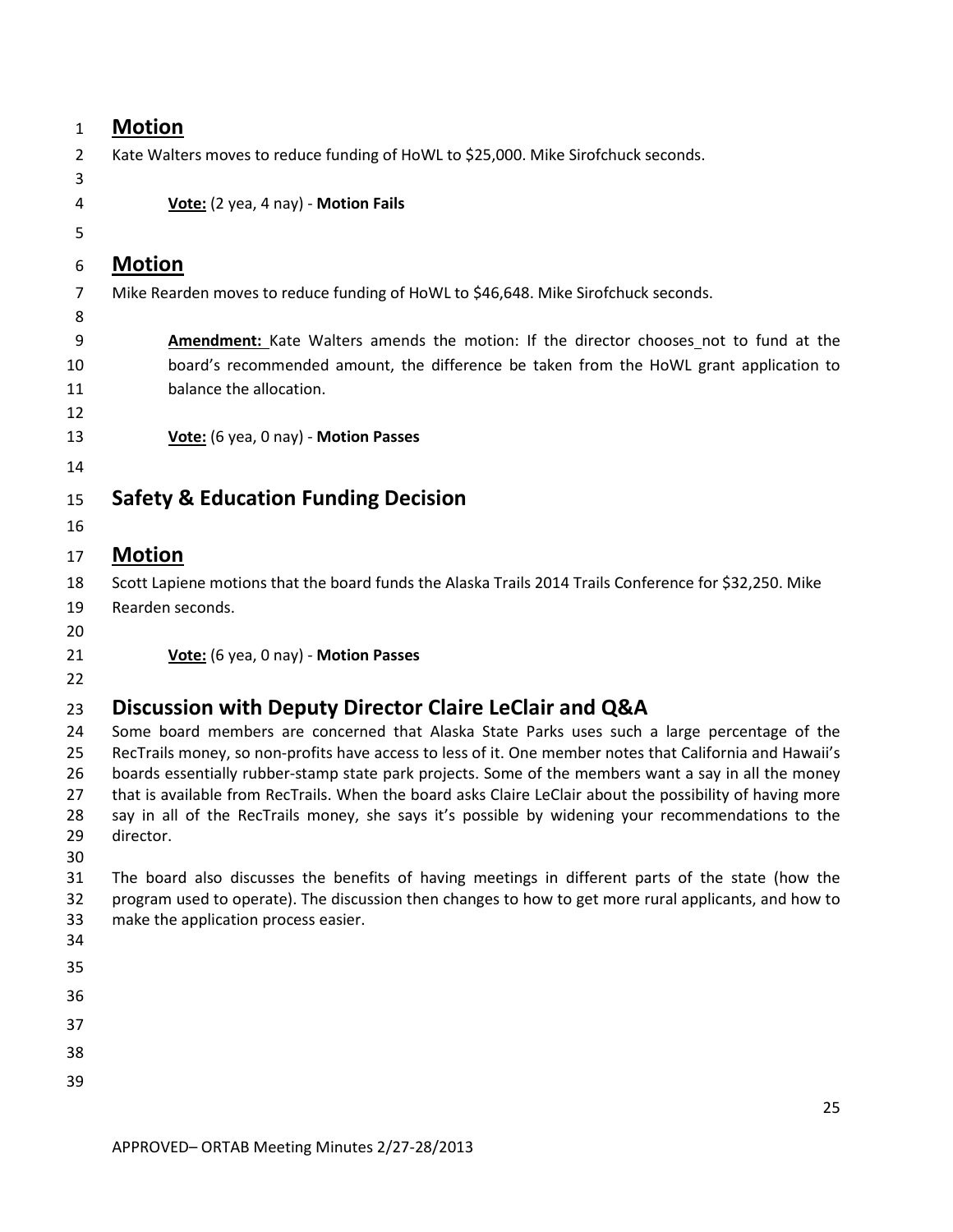### **Approval of All Grants**

The board asks to approve \$126,340.32 more that the actual funds are available, that follows the 40%

- diversified, 30% motorized, and 30% non-motorized split, with 5% of all the funds going towards safety
- & education.
- 

## **Motion**

- Scott Lapiene moves to submit our recommended projects for funding out of the 2013 ORTAB RecTrails
- money. Kate Walters seconds.
- 
- 

### **Vote:** (6 yea, 0 nay) - **Motion Passes**

 Erik Boraas calls in from Trail Mix to help answer any questions the board may have had. The board expresses to him they are interested in his projects, but the application was lacking, and there are other

- Trail Mix projects out of compliance. They encourage him to apply again with an improved application.
- 

# **Absent Board Member Discussion**

 The board discusses members who are absent for the meeting and did not turn in score sheets: Andy Morrison and John Rowe. Steve Taylor is absent but submitted scores. The board talks about how Andy

- usually communicates well and participates, but John often only has some of the applications scored.
- The board also looks into the ORTAB operating procedures describing grounds for board member
- dismissal.
- 

# **Motion**

- Scott Lapiene moves to dismiss John Rowe. Mike Sirofchuck seconds.
- 

### **Discussion:**

- The board also discusses sending a letter to both Andy Morrison and John Rowe to raise concern and inquire into their interest in continuing to serve on the board.
- **Vote:** (1 yea, 4 nay, 1 abstain) **Motion Fails**
- 

# **Motion**

 Kate Walters moves that Jeff Budd write a letter to John Rowe inquiring as to his intentions to the board. Mike Sirofchuck seconds.

- 
- **Vote:** (6 yea, 0 nay) **Motion Passes**
- 
-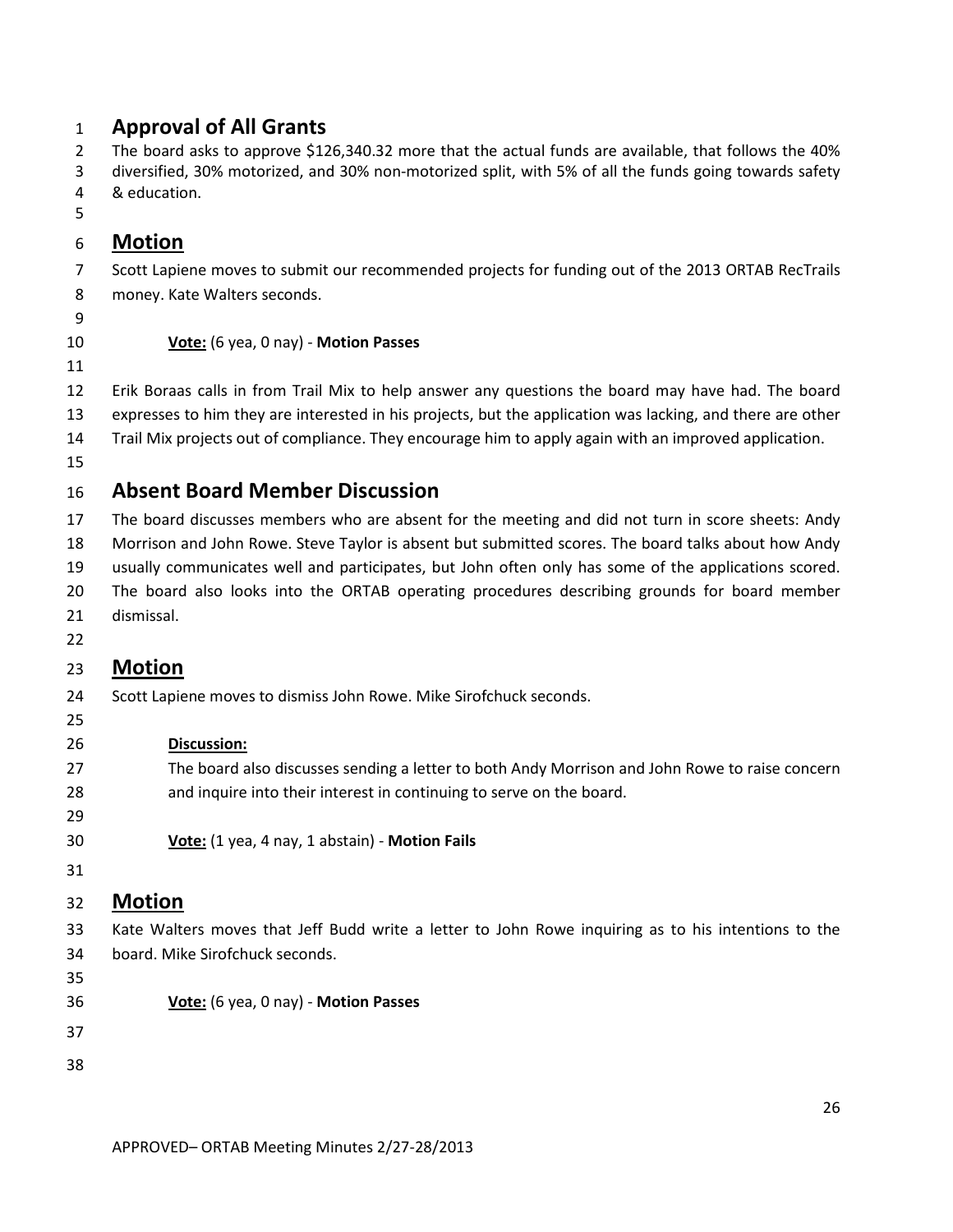### **Motion**

2 Scott Lapiene moves to send a letter to Andy Morrison a letter that states that we appreciate the difficulties in serving on two boards, but the lack attendance and scores hampered our ability to be balanced in out evaluations. Mike Sirofchuck seconds.

**Vote:** (6 yea, 0 nay) - **Motion Passes**

#### **Motion**

 Scott Lapiene moves to add discussion of raising the motorized cap to \$100,000 to the agenda. Mike Sirofchuck seconds.

**Vote:** (6 yea, 0 nay) - **Motion Passes**

ORTAB members talked about a lack of motorized projects in the past (though there is not currently a

shortage). Ideas included raising the motorized cap to \$100,000 and allowing only one \$100,000 project

(motorized or non-motorized) to the grant cycle. No recommendations were made to change any caps.

## **Edits to the RecTrails Application**

 The board begins by covering some general ideas to make filling out the application easier, including more instructions in the application itself, adding statements indicating how points are lost, and ordering attachments in the application in order. Then the board went through the application page by page making edits to make it easier to fill out and flow better. The goal is to have the revised application 23 out by August  $1<sup>st</sup>$  2013.

 Before the meeting adjourns, ORTAB members discuss how to reach out to encourage rural communities to apply for grants: a RecTrails flyer, mailer, and email list are some of their ideas. They also discussed wanting to see the State Parks budget, and a summary of the projects that aren't scored by RecTrails, but use RecTrails money. The last brief discussion pertained to having a backup in place, in case Federal Highways didn't accept a project, so the next viable project could be funded.

# **Motion**

 Mike Sirofchuck moves that if any projects get turned down by the board be consulted on which grant(s) receive that money. Kate Walters seconds.

**Vote:** (6 yea, 0 nay) - **Motion Passes**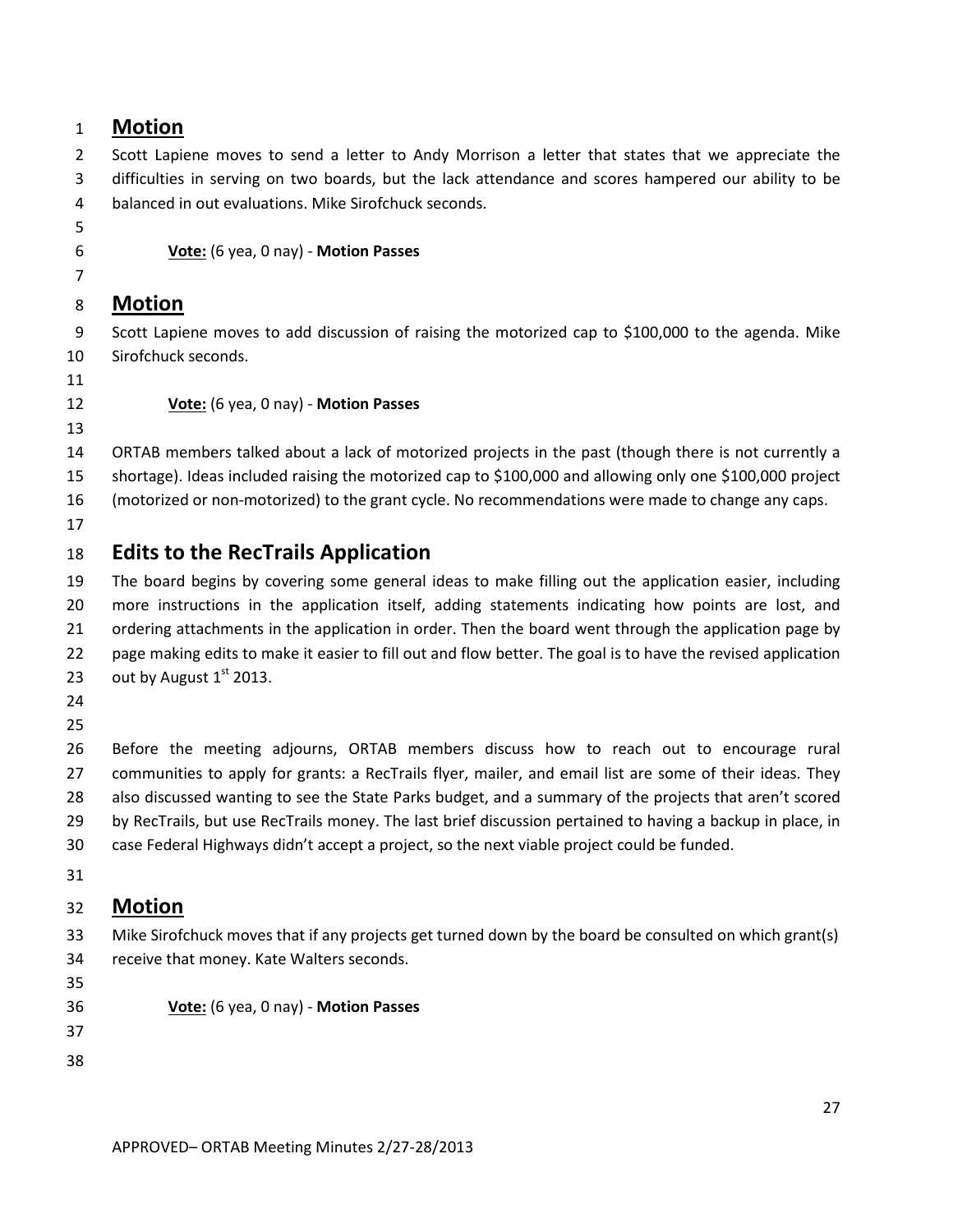| $\mathbf 1$      | <b>Motion</b>                                             |
|------------------|-----------------------------------------------------------|
| $\overline{2}$   | Scott Lapiene moves to adjourn. Ron Lurk seconds seconds. |
| $\mathsf 3$      |                                                           |
| $\pmb{4}$        | Vote: (6 yea, 0 nay) - Motion Passes                      |
| $\mathsf S$      |                                                           |
| 6                | -Meeting Adjourned-                                       |
| $\overline{7}$   |                                                           |
| 8                |                                                           |
| $\boldsymbol{9}$ |                                                           |
| $10\,$           |                                                           |
| 11               |                                                           |
| 12               |                                                           |
| 13               |                                                           |
| 14               |                                                           |
| 15               |                                                           |
| 16<br>17         |                                                           |
| 18               |                                                           |
| 19               |                                                           |
| 20               |                                                           |
| 21               |                                                           |
| 22               |                                                           |
| 23               |                                                           |
| 24               |                                                           |
| 25               |                                                           |
| 26               |                                                           |
| 27               |                                                           |
| 28               |                                                           |
| 29               |                                                           |
| 30               |                                                           |
| 31               |                                                           |
| 32               |                                                           |
| 33               |                                                           |
| 34               |                                                           |
| 35               |                                                           |
| 36               |                                                           |
| 37               |                                                           |
| 38               |                                                           |
| 39               |                                                           |
| 40               |                                                           |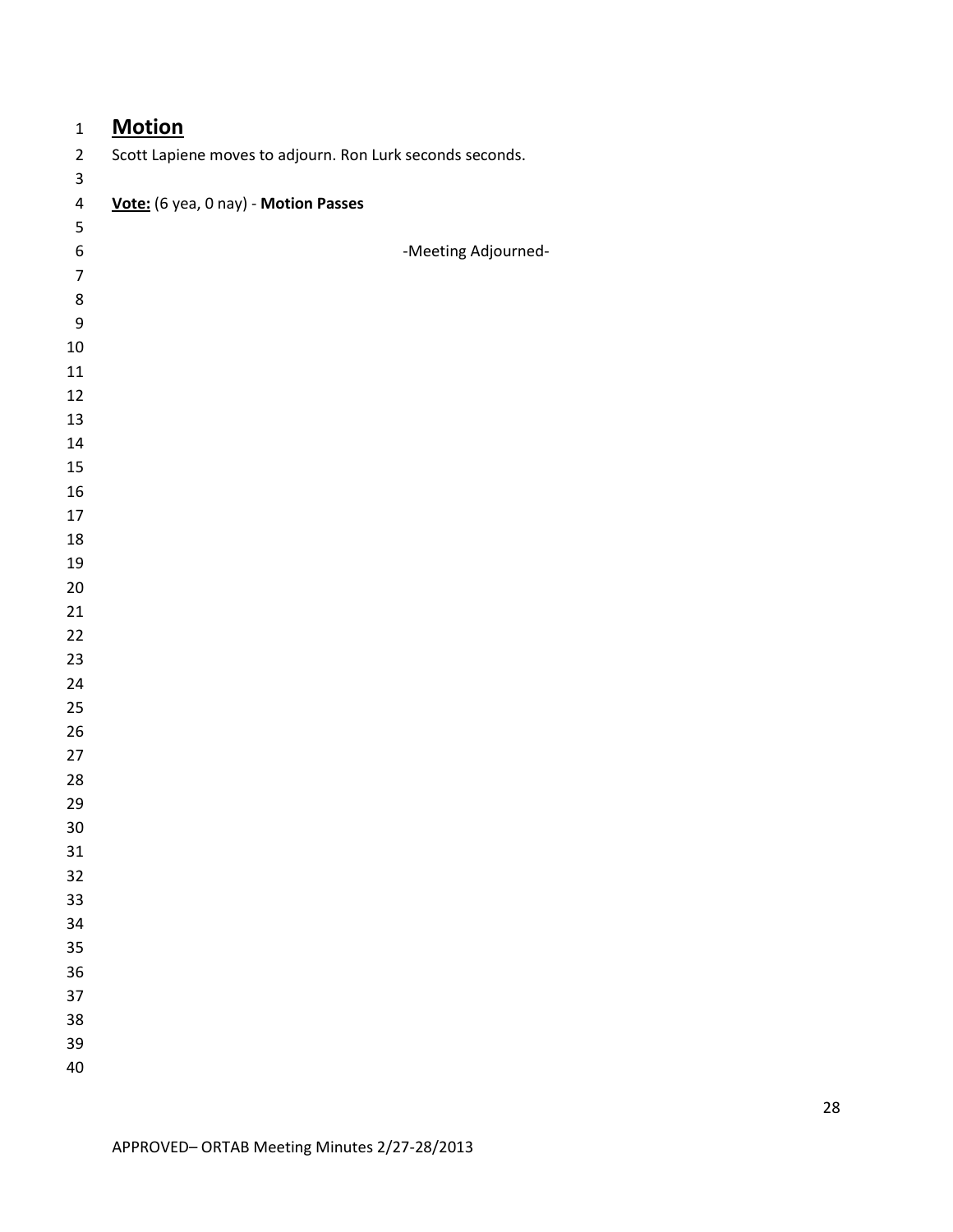

**MEMORANDUM STATE OF ALASKA**

Department of Natural Resources Division of Parks and Outdoor Recreation

# **2013 Recreational Trails Program Tentative Grant Awards**

The following Recreational Trails Program projects have been tentatively approved by the Outdoor Recreational Trails Advisory Board and the Division of Parks and Outdoor Recreation, and are subject to final approval from the Federal Highways Administration.

### **Interior Alaska**

**Trail Dozer Acquisition:** Alaska State Parks- Northern Region was tentatively awarded \$50,000 to buy a trail dozer that will help repair and maintain the 68 miles of trails in the Chena River State Recreation Area.

**Bridge Replacement:** Alaska State Parks - Northern Region was tentatively awarded \$10,327.60 to repair three wooden bridges on trails located in Chena River State Recreation Area.

**Isberg Recreation Trailhead:** The Fairbanks North Star Borough was tentatively awarded \$50,000 to build a trailhead parking lot. This new lot will provide off-street parking for trailhead access and will help reduce traffic congestion.

**Maclaren Summit Trail Extension:** DNR Mining, Land, and Water, Southcentral Region, was tentatively awarded \$50,000 to extend an existing ATV trail located at milepost 37 of the Denali Highway. Sustainable design standards will be employed, thereby, fostering the preservation of the cultural resources, (as it is partially located in the Tangle Lakes Archaeological District, Special Use Area) the natural resources, and the habitat.

#### **Southeast Alaska**

**Pullen Creek Stream Walk:** The Taiya Inlet Watershed Council was tentatively awarded \$29,000.00 to implement the Pullen Creek Stream Walk Project. It will be a pedestrian interpretive trail along Pullen Creek, a spring-fed salmon stream in Skagway. The Stream Walk will expose pedestrians to lower Pullen Creek, connecting visitors and residents to nature, showcasing stream restoration, and interpreting natural and cultural history. The Conceptual Design for the Stream Walk was finished in October 2012. It was guided by a group of community members and funded in part by the Municipality of Skagway and in part by the US Fish and Wildlife Service.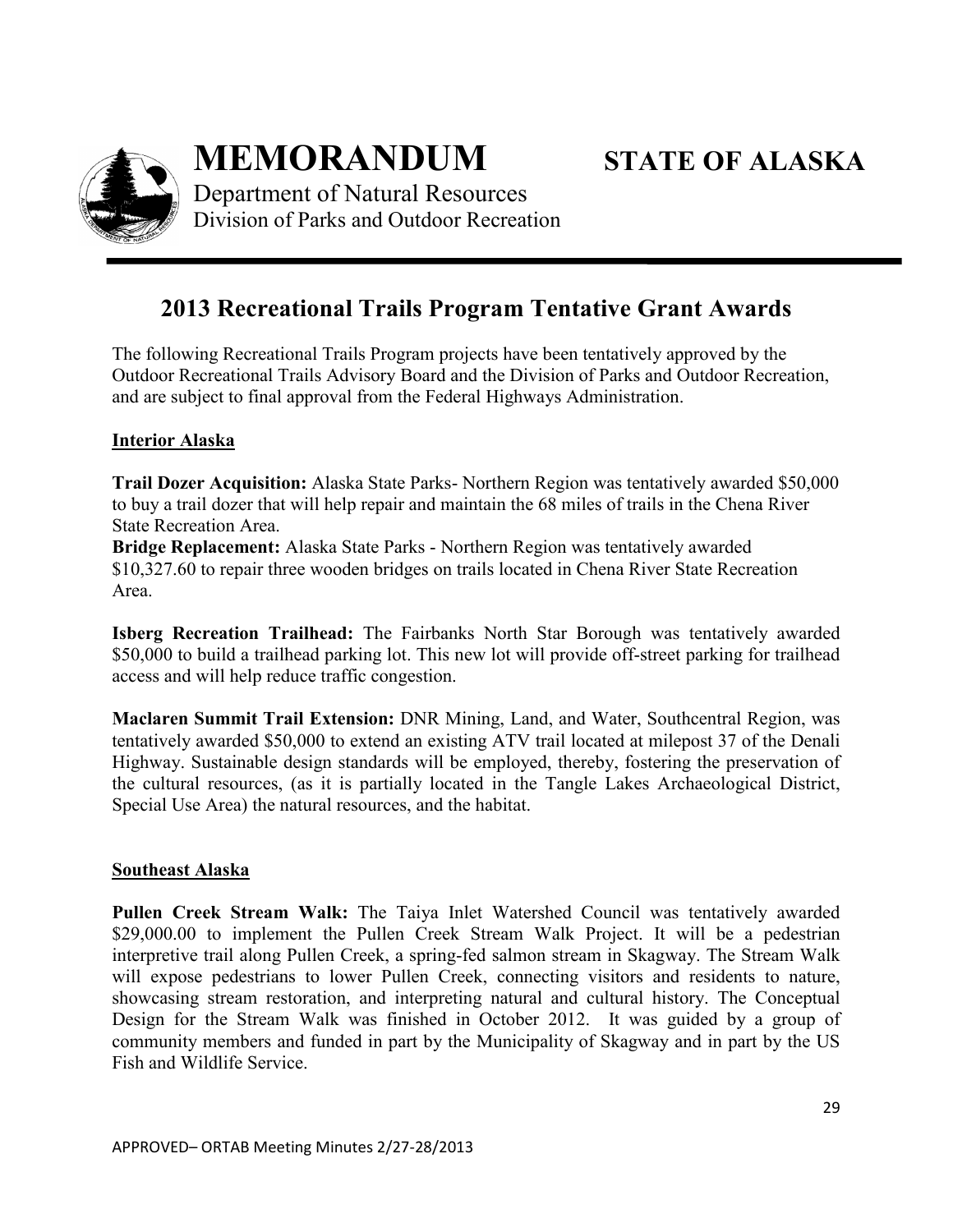#### **Kenai Peninsula**

**HoWL Trails Days:** HoWL was tentatively awarded \$50,000.00 to teach environmental stewardship to Alaskan youth by assisting the Kachemak Bay State Park Trails Department by: 1) assessing HoWL's 2012 renovations at Left Beach and continuing to maintain the site; 2) brushing the trail from Humpy Creek to Emerald Lake and installing signs on Portlock Plateau; 3) brushing the Glacier Lake Trail; 4) picking up litter and doing other campsite maintenance at Grewingk Glacier Lake; and 5) placing cairns above tree line on Grace Ridge. All work will be performed by volunteer youth and HoWL instructors.

**Lookout Mountain Maintenance Building:** The Kachemak Bay Nordic Ski Club was tentatively awarded \$50,000.00 to build a 30'x30' building that will house ski-trail grooming equipment and provide a location for maintenance of this equipment. It will also be used for special events (such races, clinics, high school and middle school ski team training) as a shelter for skiers, instructors, and spectators.

**Tsalteshi Trails Improvement Project II:** The Tsalteshi Trails Association was tentatively awarded \$50,000.00 to mulch, level, and add trail signs and maps to the recently constructed Owl and Squirrel trails in the Tsalteshi Trail System near Soldotna. Metal halide lights on the Moose, Eagle and Rabbit trails will be replaced with LED lighting. Additional grooming equipment and a trailer will be purchased to better maintain all trails for public use.

**Cabin Hoppers Maxey Groom:** The Caribou Hills Cabin Hoppers were tentatively awarded \$30,378.00 to purchase a 2013 Maxey Groom for their Tucker snowmobile trail groomer. They will also purchase a 2000 gallon, double-walled fuel tank to replace the 3 older 500 gallon, single walled tanks currently in use.

#### **Southcentral Alaska**

**Eska West ATV Trail:** The Mat-Su Trails Council was tentatively awarded \$50,000 to reconstruct the first section of the Eska West ATV Trail near Chickaloon.

**Greenbelt Central Singletrack:** The Mat-Su Borough was tentatively awarded \$20, 939.00 to layout and construct two 30" wide single-track, non-motorized, multi-use trails, totaling 0.9 miles using modern sustainable best practices in the Matanuska Greenbelt on Matanuska-Susitna Borough Public Recreation land. The trails will enhance and expand the new Bearberry Bluff Trail constructed in 2012, provide connectivity to adjoining trails, and give trail users more options for dispersed recreation.

**Wilson Park Pump Track:** The City of Palmer was tentatively awarded \$37,277.00 to build Wilson Park Pump Track/Trail. It will be a new recreational bike trail that fulfills multiple goals of the City's 2012 Parks, Trails and Recreational Facilities Master Plan. The pump trail will be Phase 1 in the construction of Brittany Estates neighborhood park (Wilson Park), and will remain as a unique feature within the Park which will serve a higher density neighborhood of starterhomes.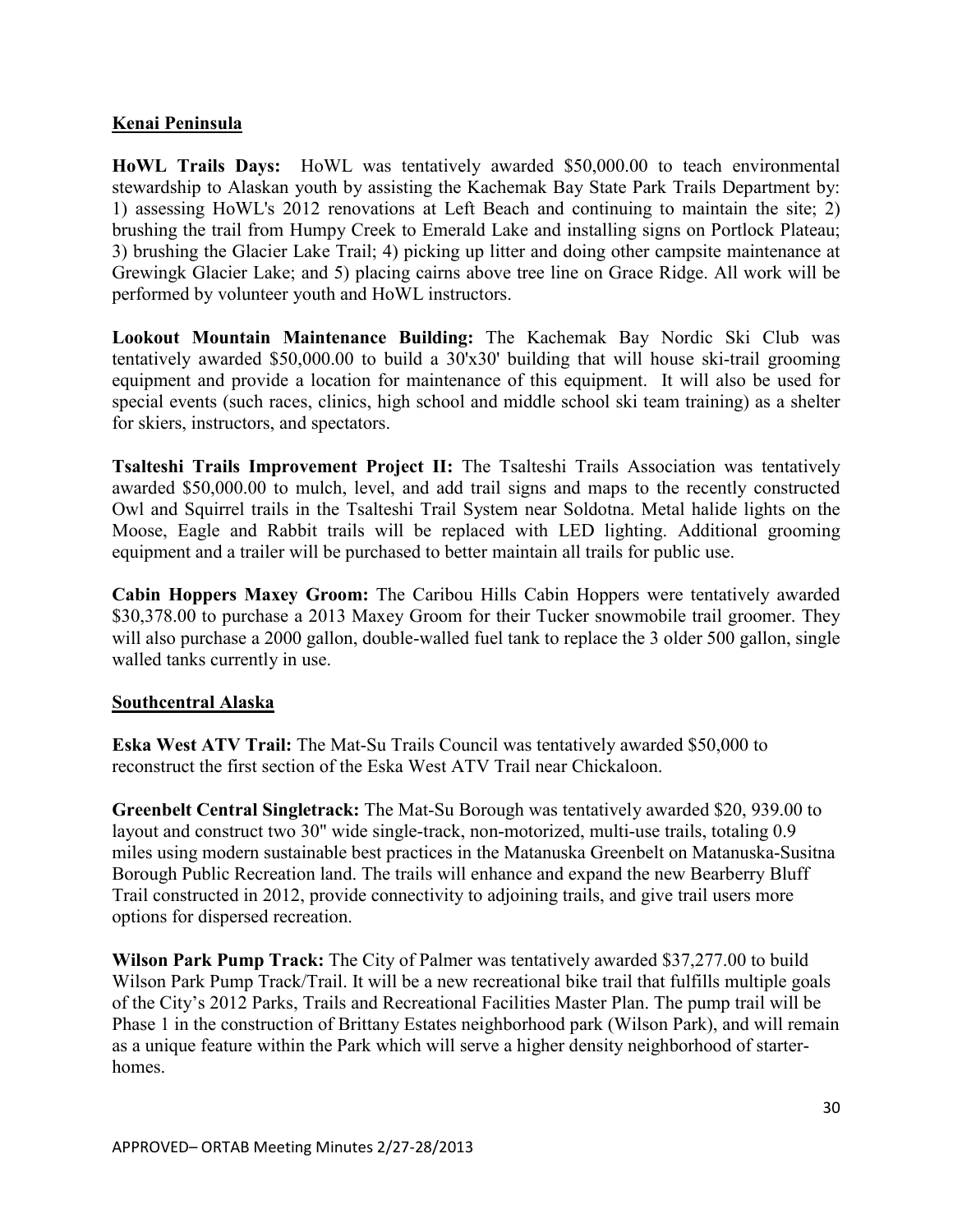**YCC Talkeetna Lakes Park:** The Upper Susitna Soil and Water Conservation District was tentatively awarded \$36,354.32 to perform trail work in Talkeetna Lakes Park, on the multi-use X Lake Loop Trail. Two and a half miles of maintenance and over a half mile of reconstruction are needed for this public trail. Two new Nordic ski trails built in 2011 require approximately 3 miles of finishing work, and canoe portage trails require maintenance and a small amount of new trail construction.

**Cross Park Trail-Nancy Lake:** Alaska State Parks, Mat-Su, was tentatively awarded \$49,500.00 to complete the reopened, multi-use, East Red Shirt Lake Trail Upgrades/Chicken Lake Cross-Park Section, which needs: brushing/logging, foot trail tread reroute; wet-ford armoring and drainage structure rehabilitation; installation of geo-block, and informational signs on 4.5 miles of trail and at trailhead areas.

**Mile 16 Bike Trail:** Alaska State Parks, Mat-Su, was tentatively awarded \$50,000.00 to complete construction of the roughed-in 1.84 mile flow-style downhill bike trail near Hatcher Pass. Work will include a combination of hand and mechanized trail work to finish the tread work on a terra firma bike trail. They will also install drainage features, harden sections of poorly drained soils, construct aerial bike features, construct and install trail information kiosks, and construct bridges across Fishhook Creek.

**Lucky Shot Bridge:** The Willow Area Community Organization was tentatively awarded \$50,000.00 to design and construct a pedestrian bridge along the Lucky Shot Trail within the Willow Creek State Recreation Area. Dimensions will be approximately 180' x 5' constructed with all weather wood decking and compliant with all permits and Alaska State Parks standards. Completion of this project will allow for an extended recreational trail system.

**Government Peak Single Track:** Alaska Trails was tentatively awarded \$50,000.00 to execute the Government Peak Singletrack project. It is a planned network of trails located within the Northwest corner of the Government Peak Recreation Area off Edgerton Parks road near Hatcher Pass. The initial 3.5 miles of trail will be designed for all levels of mountain bikers, but also desirable to hikers, Nordic skiers, snowshoe users and winter bikers. Construction will be to International Mountain Bike Association (IMBA) Sustainable Trail Standards.

#### **Statewide**

**Tool Trailer:** Alaska Trails was tentatively awarded \$18,833.00 to replace, and upgrade the equipment in, their two mobile tool trailers. Alaska Trails currently has two 5'x8' trailers that were originally funded through the Alaska Trails Initiative Program in 2007. Each trailer is able to outfit a trail crew of 25+. Over the years the two tool trailers have been used extensively to help construct over 30 miles of sustainable trails, but the tools are worn out and need replacing, and the trailers need to be upgraded to a bigger and more user-friendly model.